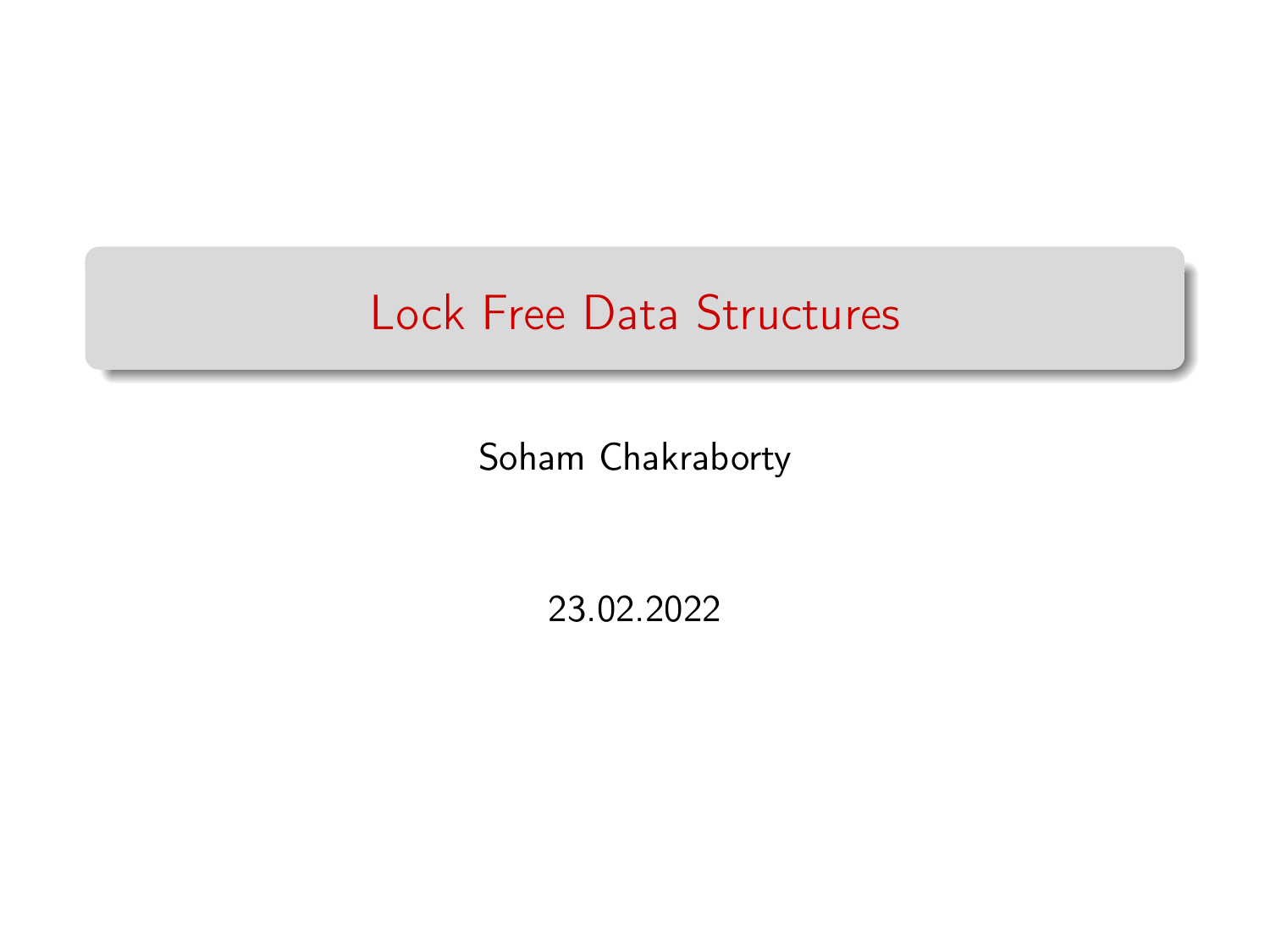### **Outline**

Concurrent objects

Stack, queue

Safety property

Liveness/progress properties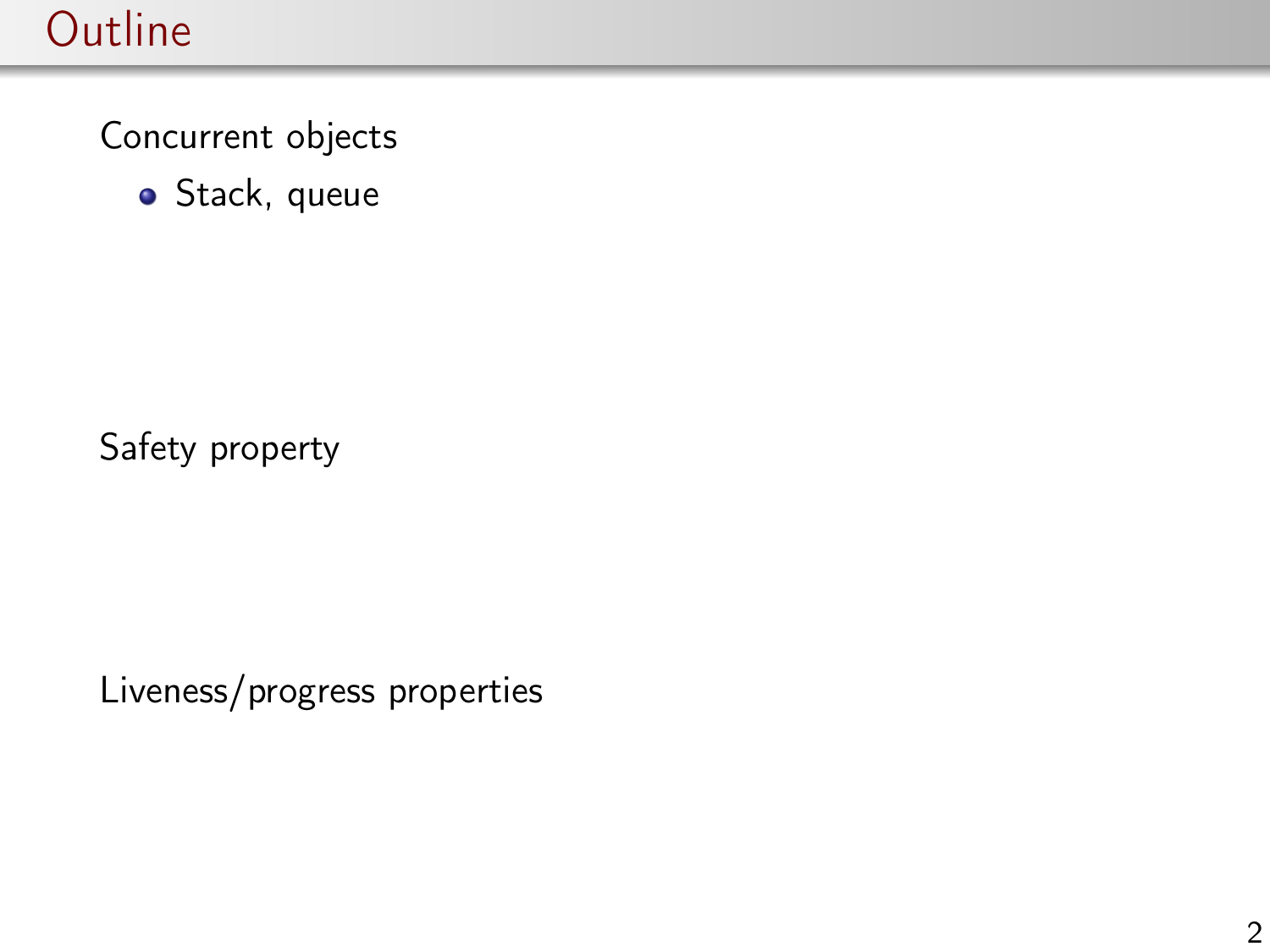# Concurrent Data Structures & Synchronization

Multiple threads may access the data structure concurrently

Examples:

- **o** Linked list
- **o** Stack
- Queue
- ...

Often referred as concurrent objects (data structure+API methods)

Accessed by a set of methods

- LinkedList: add(), search(), delete()
- Queue: eng(), deg()
- Stack: push(), pop()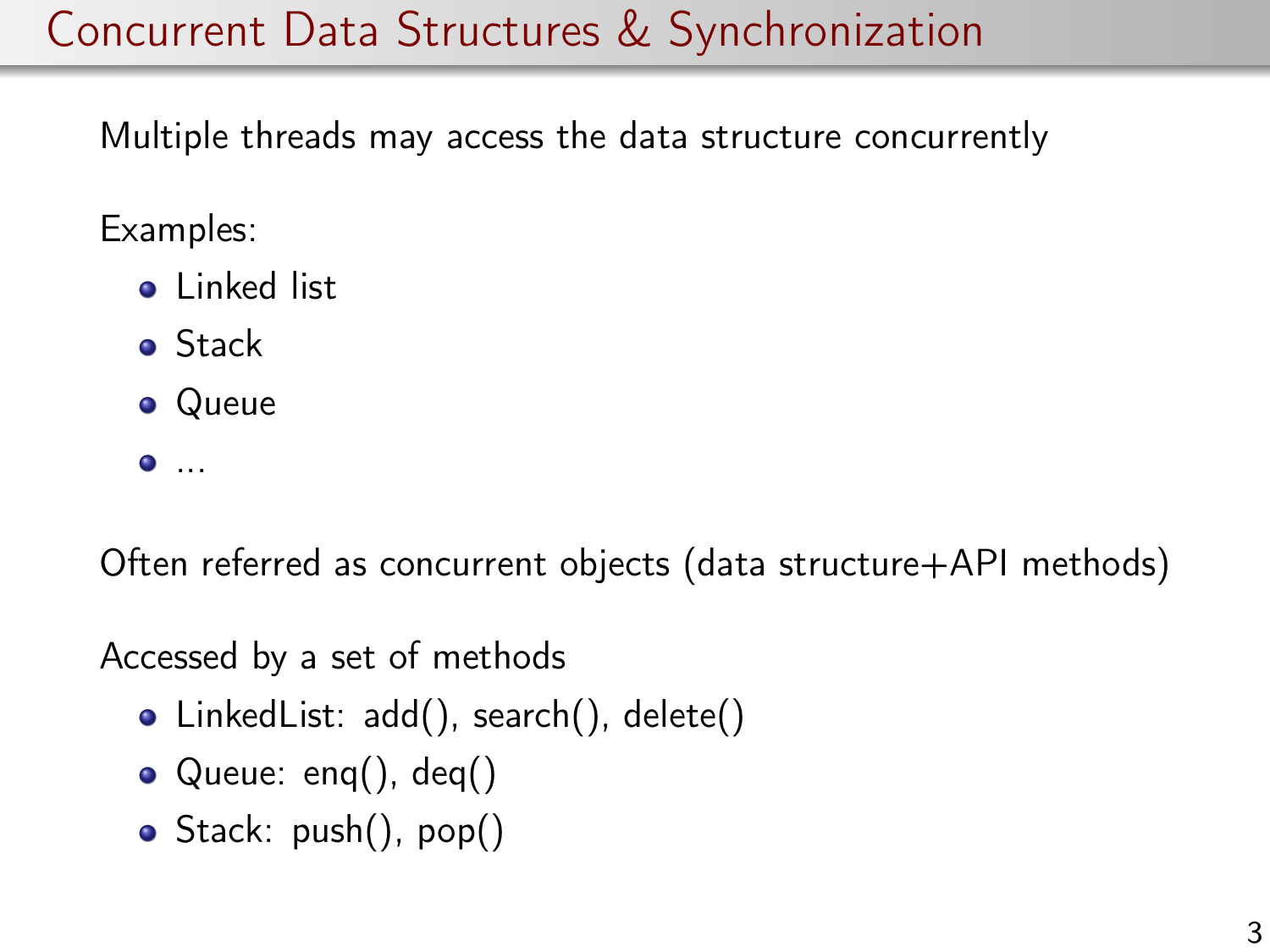#### Coarse-grained

- Synchronize every access to the object using a global lock
- Example: Lock entire linked-list to add/delete a node

fine-grained

- Partition the object into independent synchronized components
- Example: Lock relevant nodes in a linked-list to add/delete a node

Nonblocking

- No use of lock/unlock
- Use compare and swap(CAS) to update atomically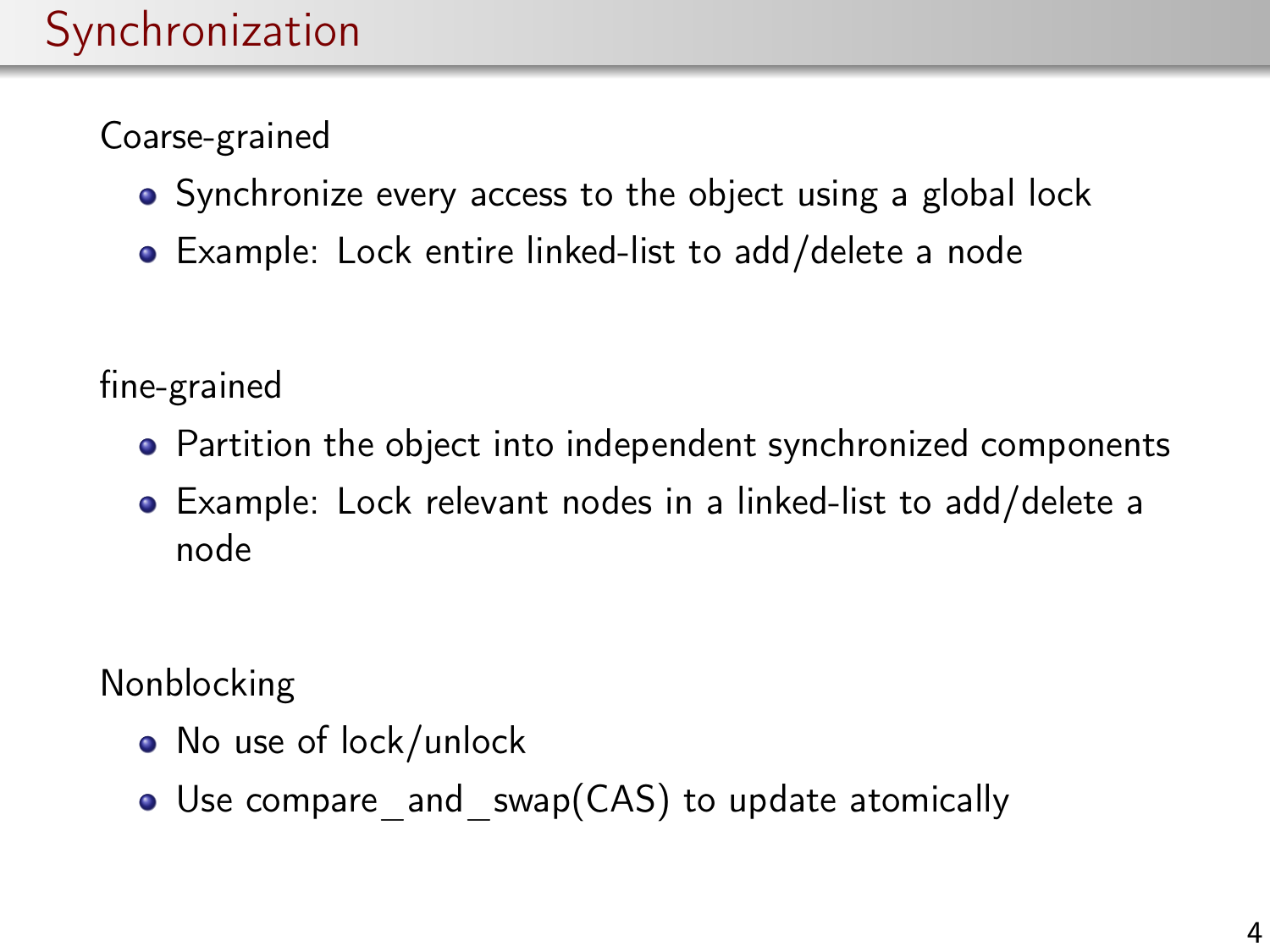# Lock Free/Nonblocking Data Structures

Multiple threads may access the object concurrently

Typically uses compare-and-exchange within a loop

May not be wait free

Every thread completes within a bounded number of steps, regardless of the behavior of other threads

No deadlock, livelock is possible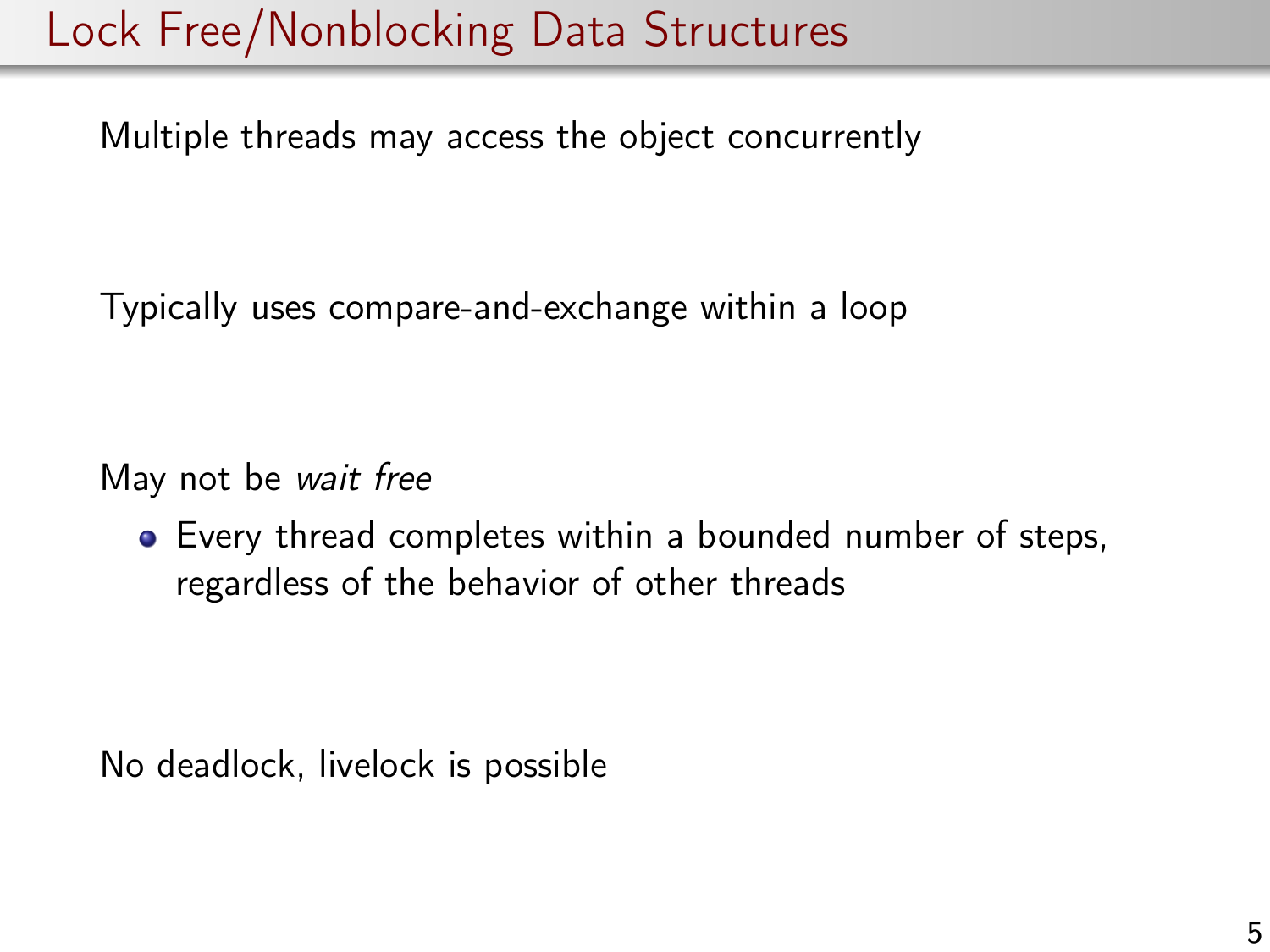#### Queue with Lock

```
Node {int data; Node *next; ... }
Queue {Node *head, *tail; ... }
Enqueue:
```

```
void enq(int x) {
  Node e = new Node(x);
  enqLock.lock();
  tail.next = e:
  tail = e:
  enqLock.unlock();
}
```
Dequeue:

int deq()  $\{$ int result; deqLock.lock(); if (head.next  $==$  null) return ERROR;  $result = head.next.value$ :  $head = head.next$ : deqLock.unlock(); return result; }

No deadlock as each tail and head has separate locks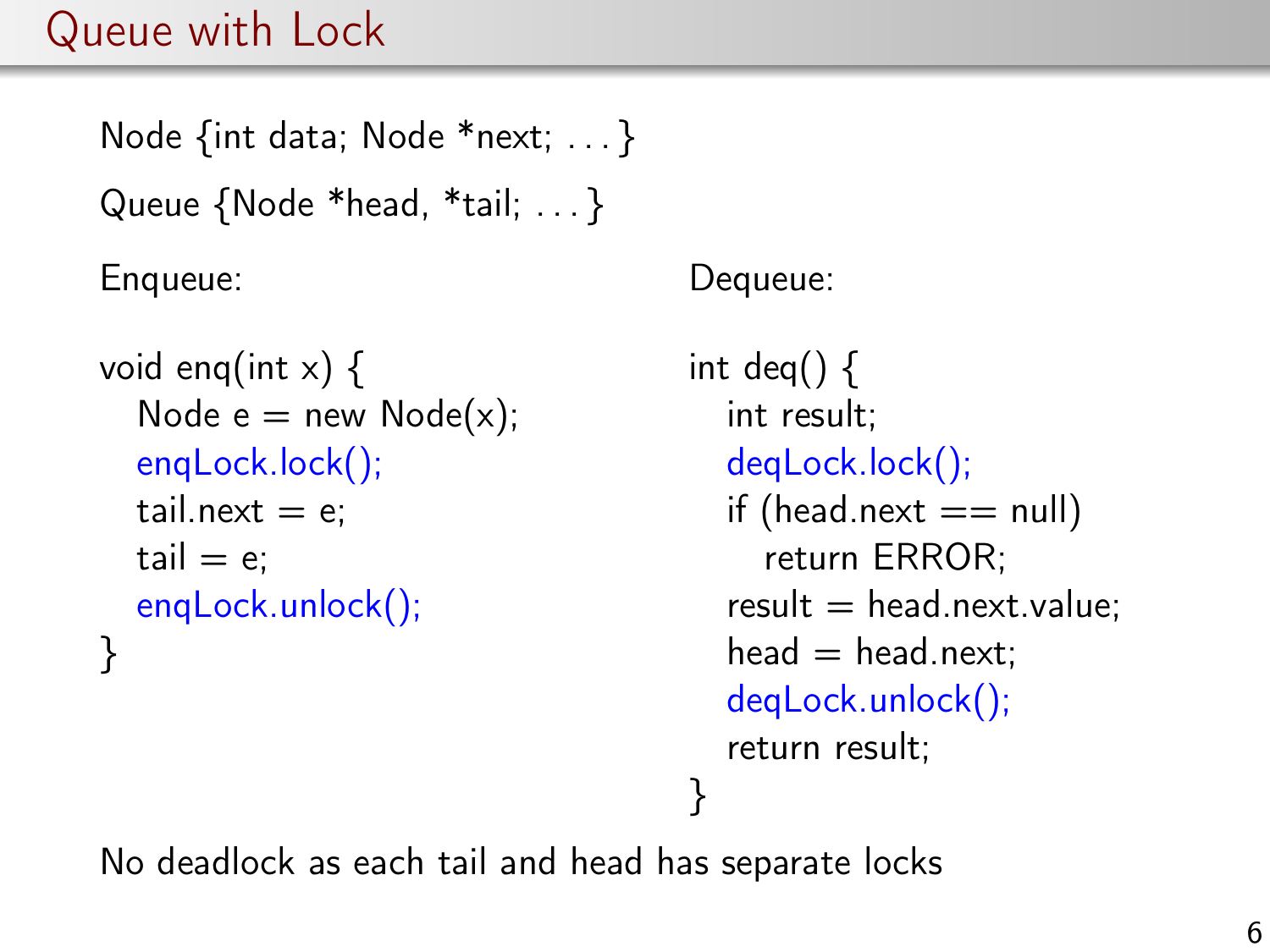```
1. void enq(int value) {
2. Node node = new Node(value);
3. while (true) {
4. Node last = tail:
5. Node next = last.next;
6. if (last == tail) {
7. if (next == null) {
8. if (CAS(last.next, next, node)) {
9. CAS(tail, last, node);
10. return;
11. }
12. } else {
13. CAS(tail, last, next);
14. }
15. }
16. }
17. }
```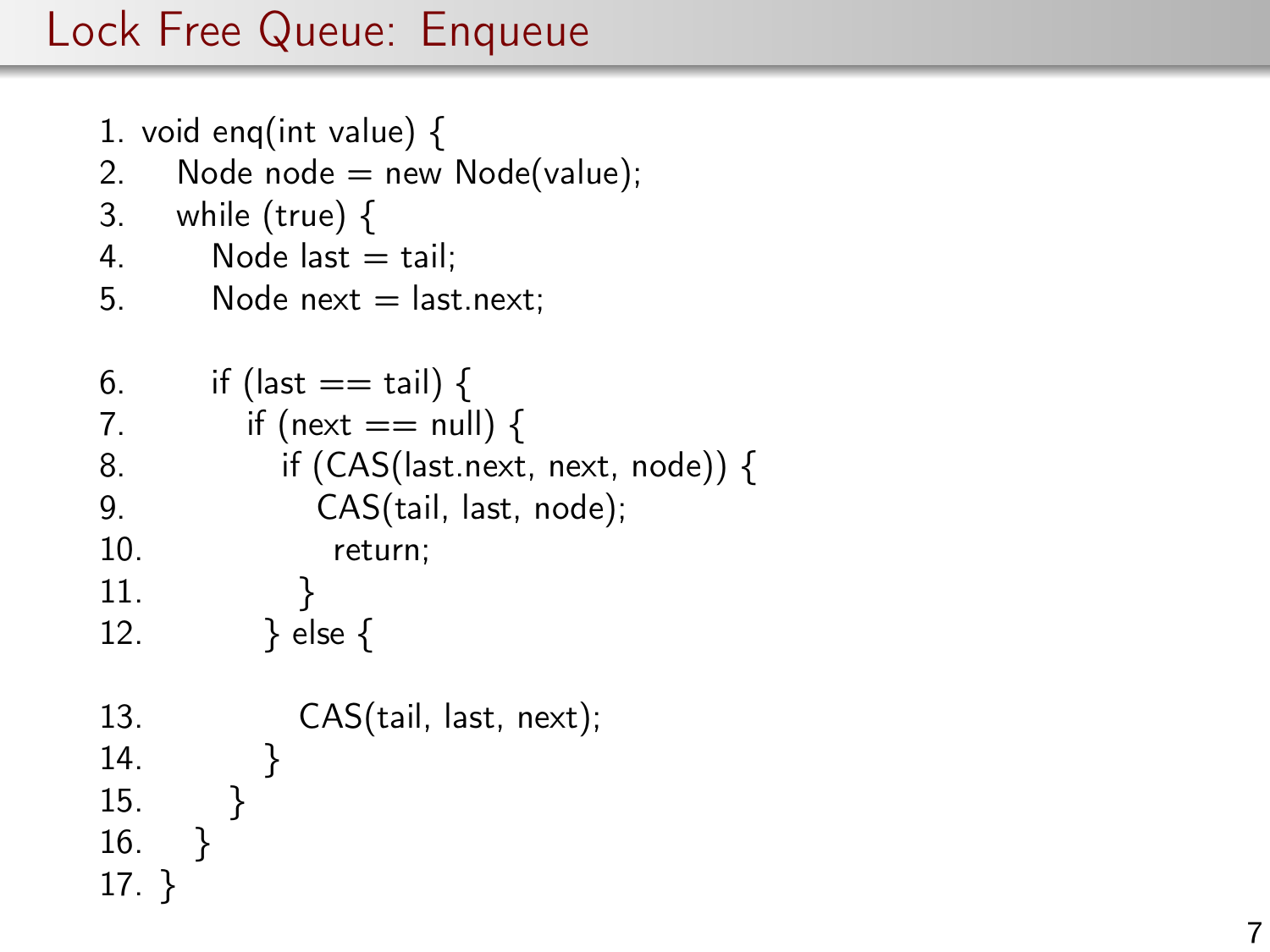```
1. void enq(int value) {
2. Node node = new Node(value); // create a new node
3. while (true) {
4. Node last = tail:
5. Node next = last.next;
6. if (last == tail) {
7. if (next == null) {
8. if (CAS(last.next, next, node)) {
9. CAS(tail, last, node);
10. return;
11. }
12. } else {
13. CAS(tail, last, next);
14. }
15. }
16. }
17. }
```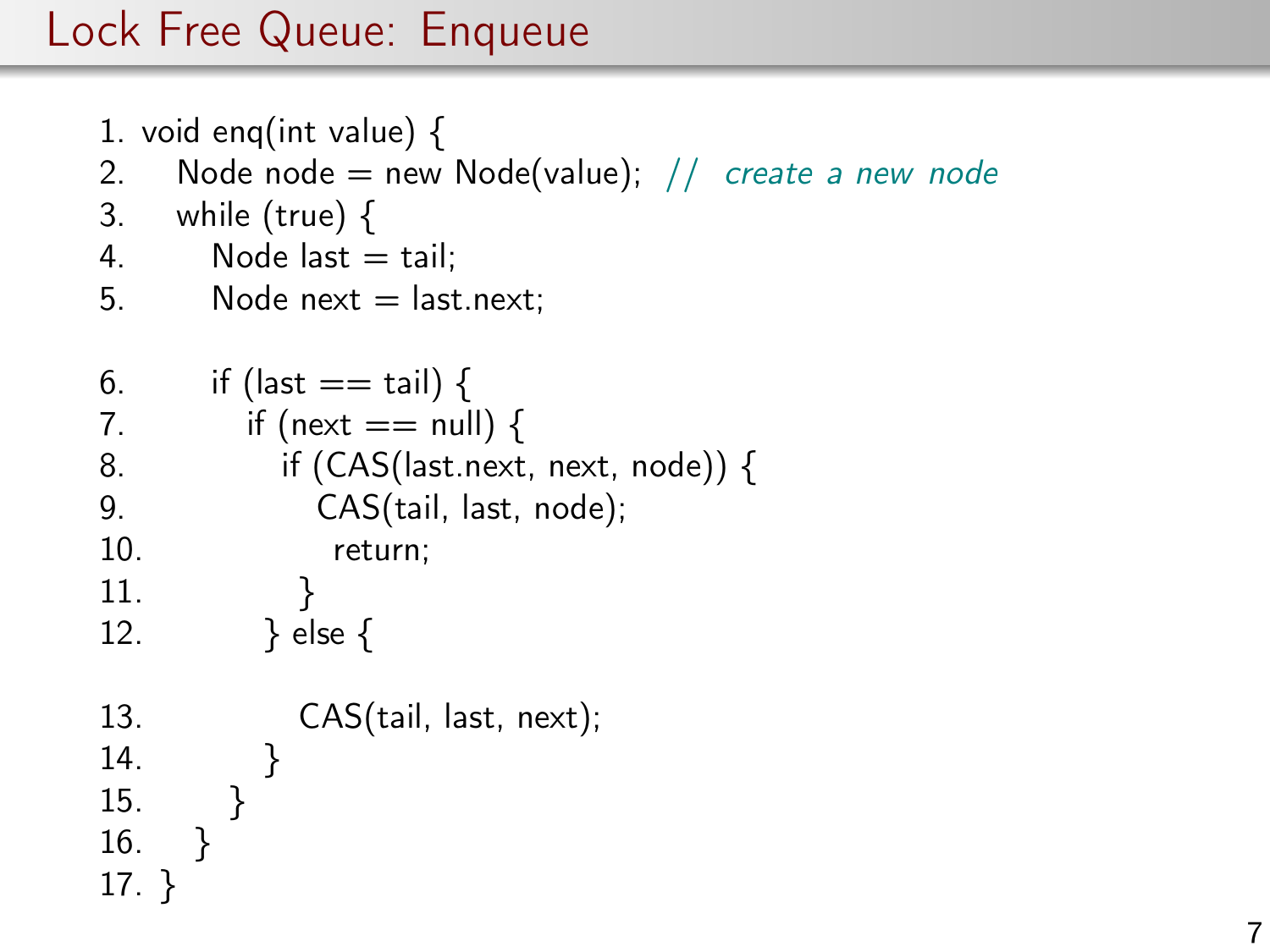```
1. void enq(int value) {
2. Node node = new Node(value); // create a new node
3. while (true) {
4. Node last = tail; // locate the last node
5. Node next = last.next;
6. if (last == tail) {
7. if (next == null) {
8. if (CAS(last.next, next, node)) {
9. CAS(tail, last, node);
10. return;
11. }
12. } else {
13. CAS(tail, last, next);
14. }
15. }
16. }
17. }
```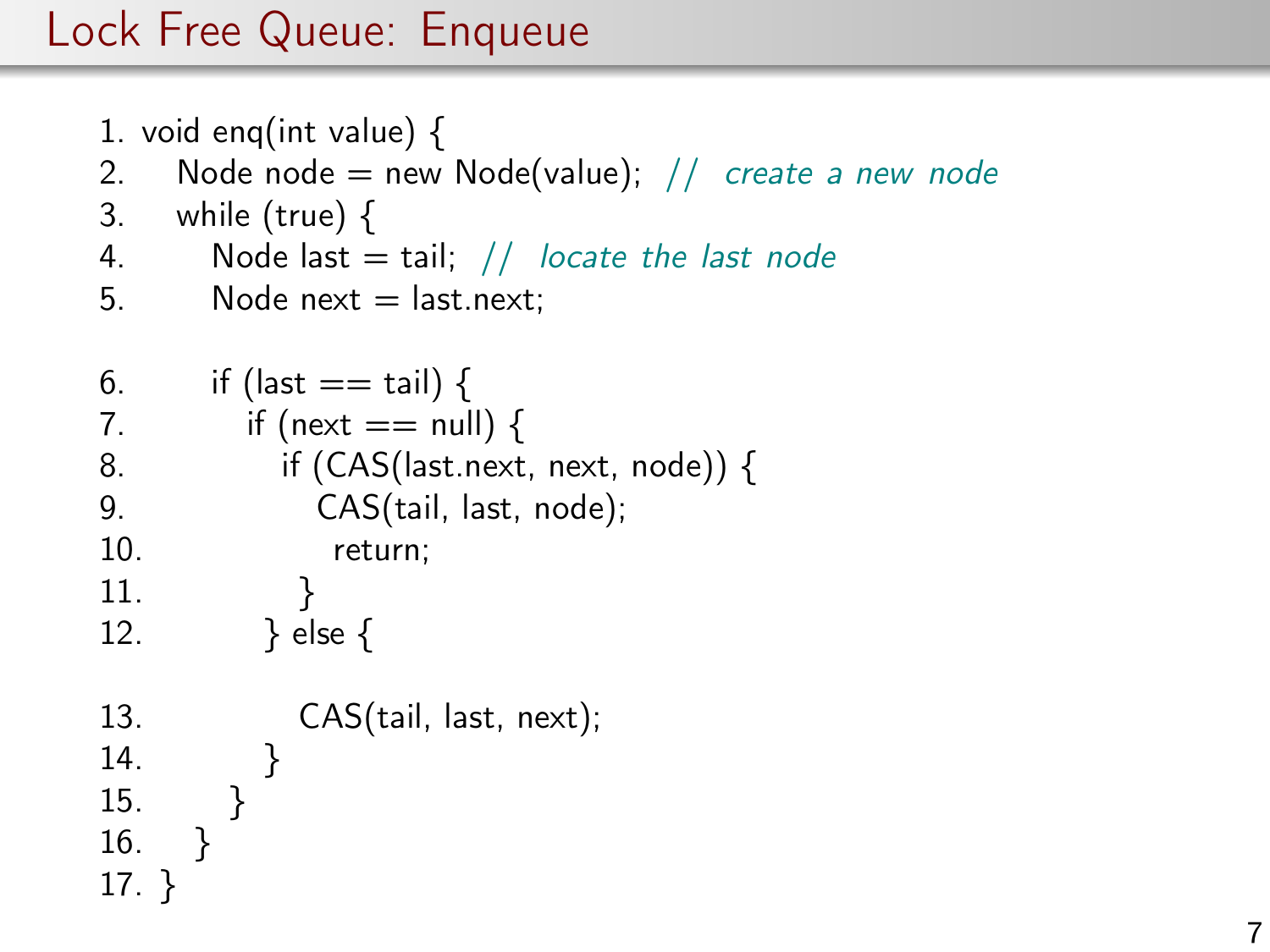```
1. void enq(int value) {
2. Node node = new Node(value); // create a new node
3. while (true) {
4. Node last = tail; // locate the last node
5. Node next = last.next:
// identify the position to append the new node
6. if (last == tail) {
7. if (next == null) {
8. if (CAS(last.next, next, node)) {
9. CAS(tail, last, node);
10. return;
11. }
12. } else {
13. CAS(tail, last, next);
14. }
15. }
16. }
17. }
```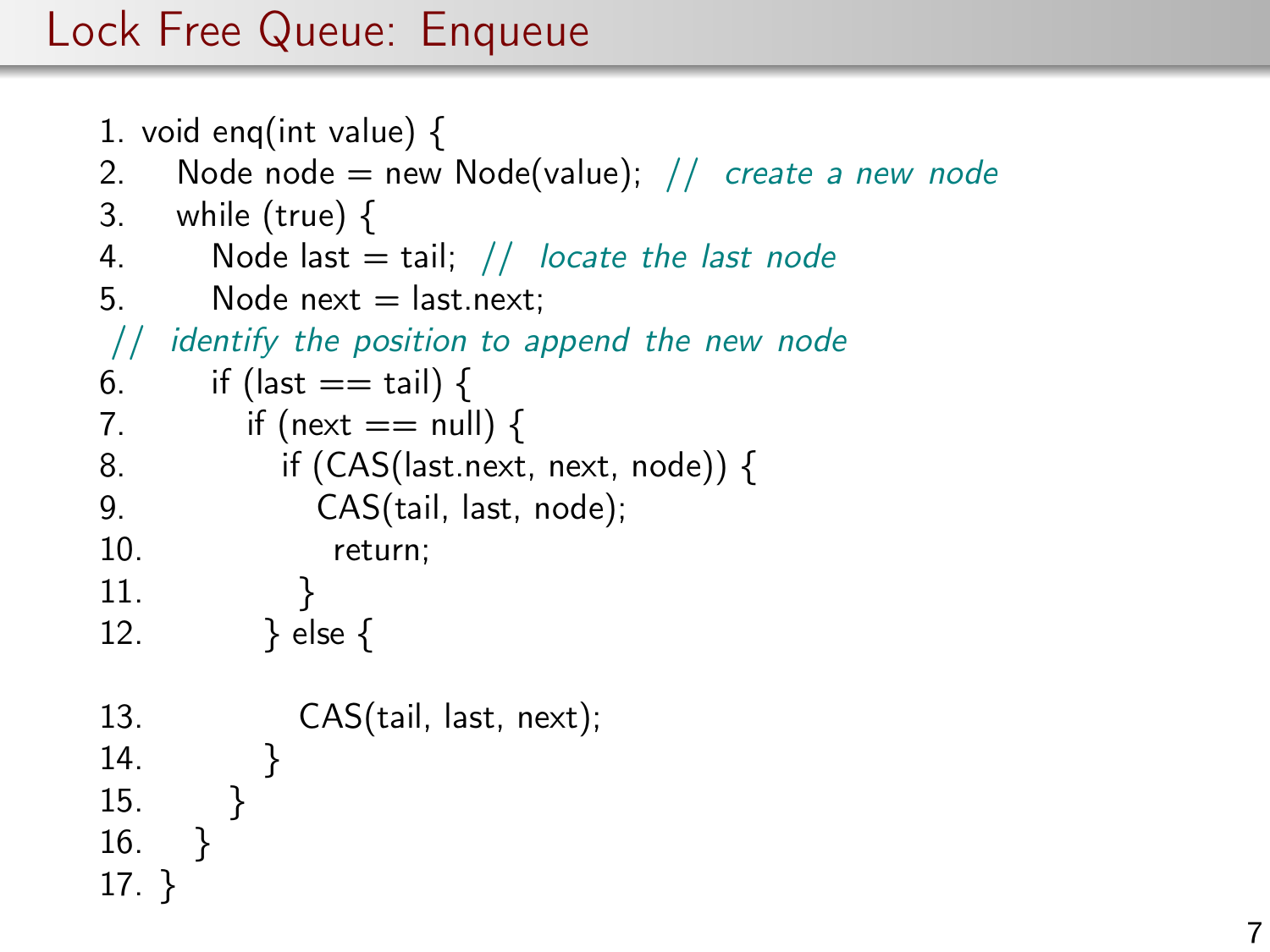```
1. void enq(int value) {
2. Node node = new Node(value); // create a new node
3. while (true) {
4. Node last = tail; // locate the last node
5. Node next = last.next:
// identify the position to append the new node
6. if (last == tail) {
7. if (next == null) { // no successor
8. if (CAS(last.next, next, node)) {
9. CAS(tail, last, node);
10. return;
11. }
12. } else {
13. CAS(tail, last, next);
14. }
15. }
16. }
17. }
```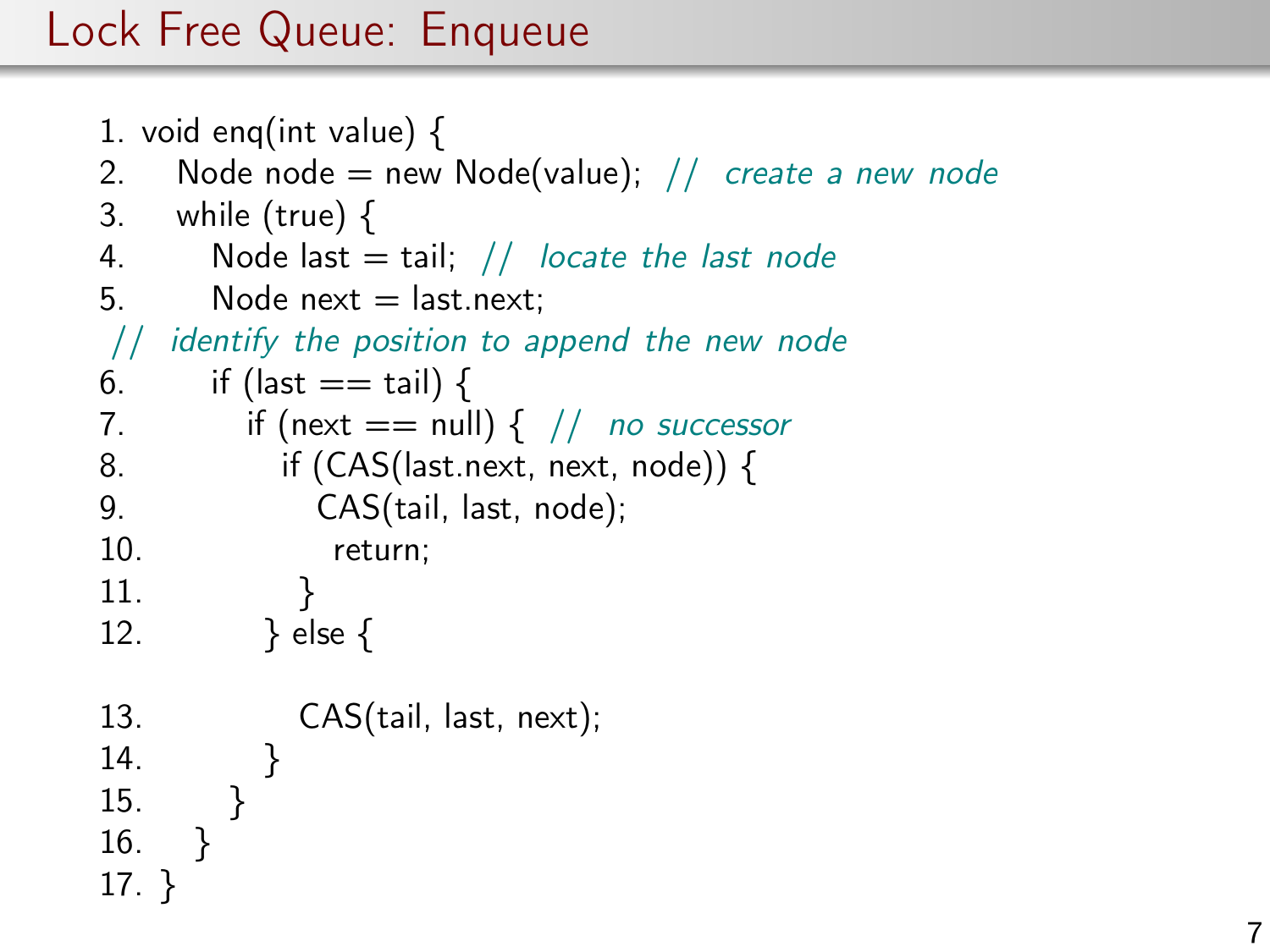```
1. void enq(int value) {
2. Node node = new Node(value); // create a new node
3. while (true) {
4. Node last = tail; // locate the last node
5. Node next = last.next:
// identify the position to append the new node
6. if (last == tail) {
7. if (next == null) { // no successor
8. if (CAS(last.next, next, node)) \frac{1}{2} // append the new node
9. CAS(tail, last, node);
10. return;
11. }
12. } else {
13. CAS(tail, last, next);
14. }
15. }
16. }
17. }
```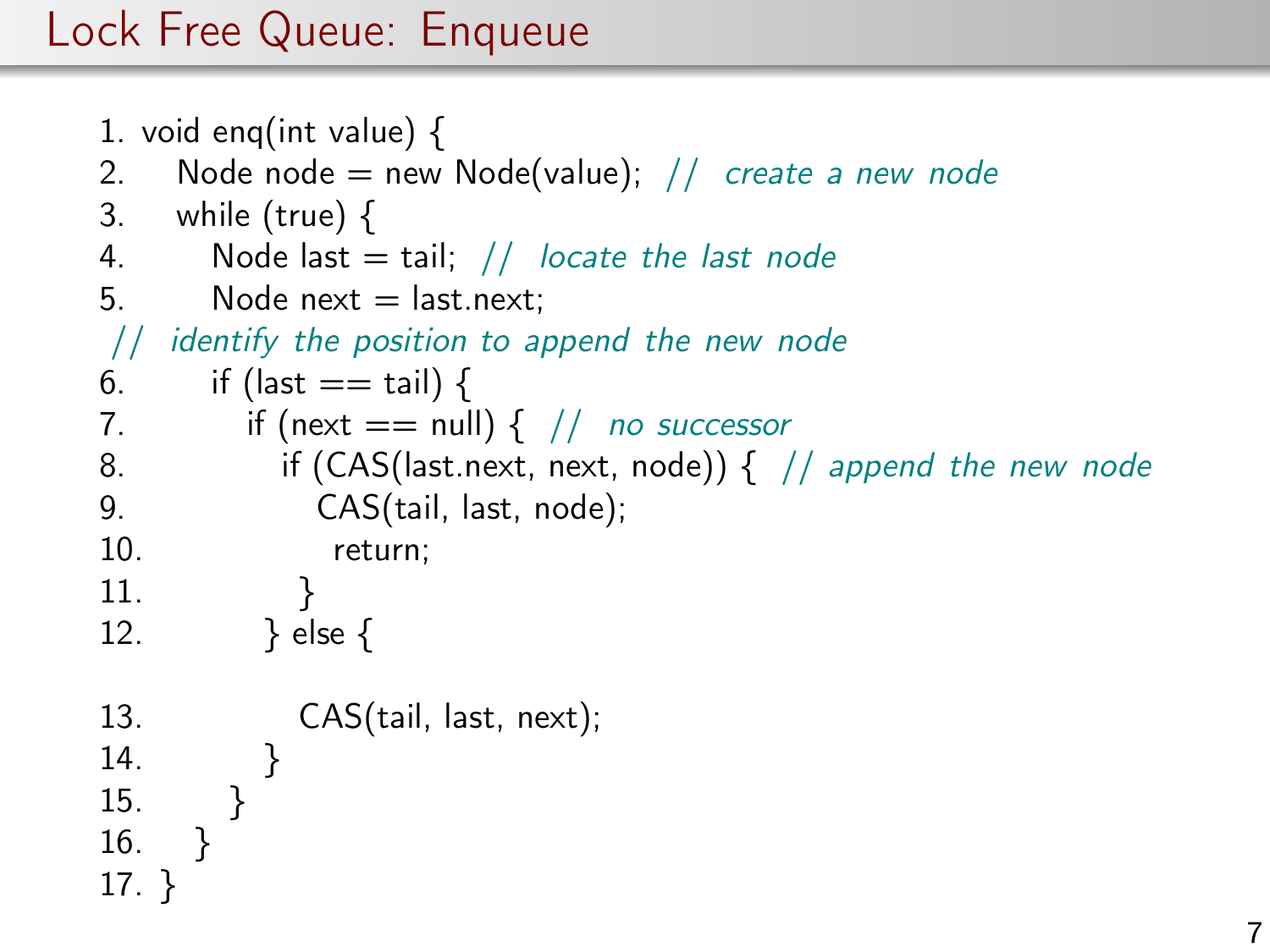```
1. void enq(int value) {
2. Node node = new Node(value); // create a new node
3. while (true) {
4. Node last = tail; // locate the last node
5. Node next = last.next:
// identify the position to append the new node
6. if (last == tail) {
7. if (next == null) { // no successor
8. if (CAS(last.next, next, node)) \{ // append the new node
9. CAS(tail, last, node); // new node is the tail
10. return;
11. }
12. } else {
13. CAS(tail, last, next);
14. }
15. }
16. }
17. }
```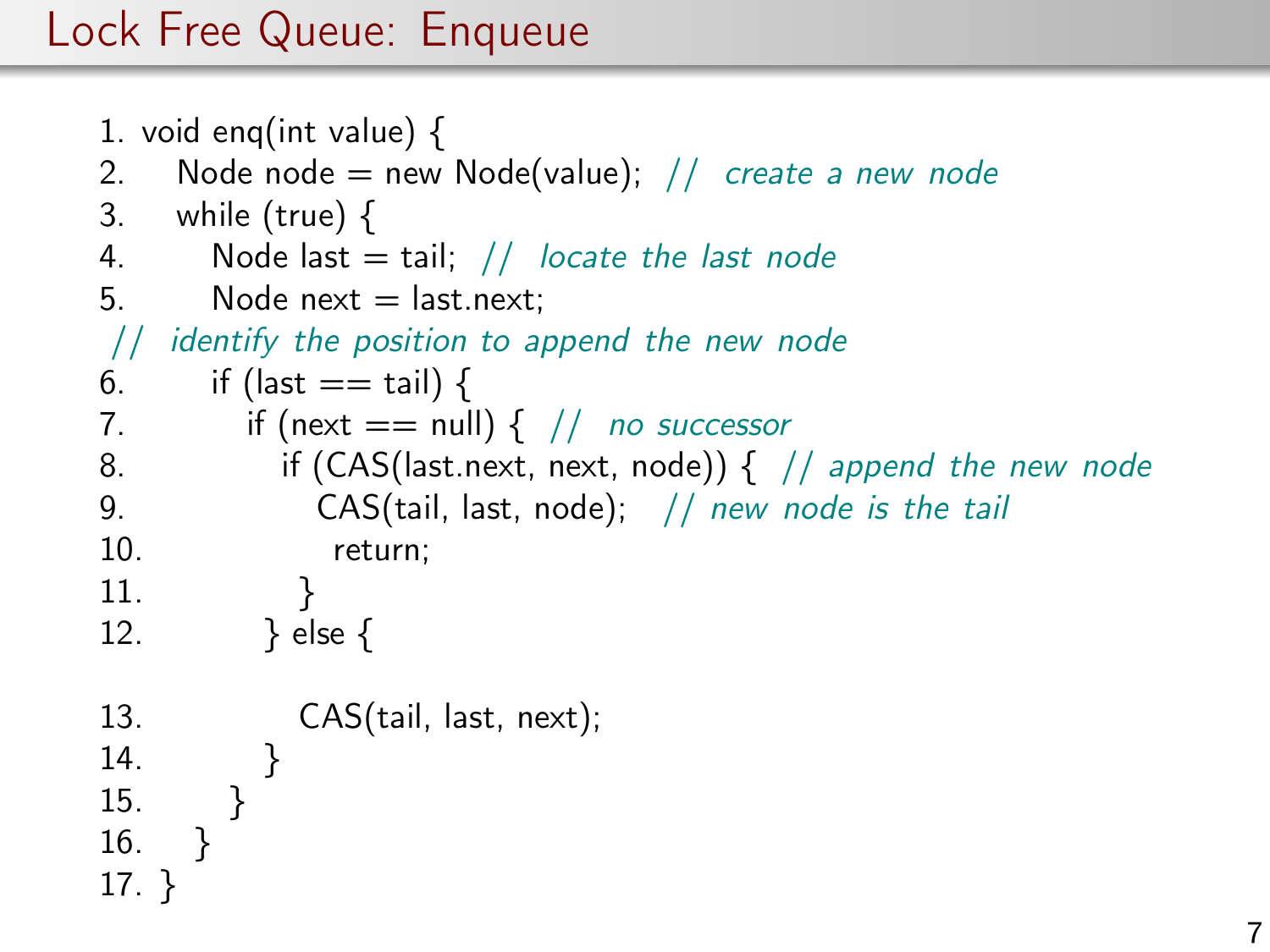```
1. void enq(int value) {
2. Node node = new Node(value); // create a new node
3. while (true) {
4. Node last = tail; // locate the last node
5. Node next = last.next:
// identify the position to append the new node
6. if (last == tail) {
7. if (next == null) { // no successor
8. if (CAS(last.next, next, node)) \frac{1}{2} // append the new node
9. CAS(tail, last, node); // new node is the tail
10. return;
11. }
12. } else {
// tail has a successor; another thread is in between 8−9
13. CAS(tail, last, next);
14. }
15. }
16. }
17. }
```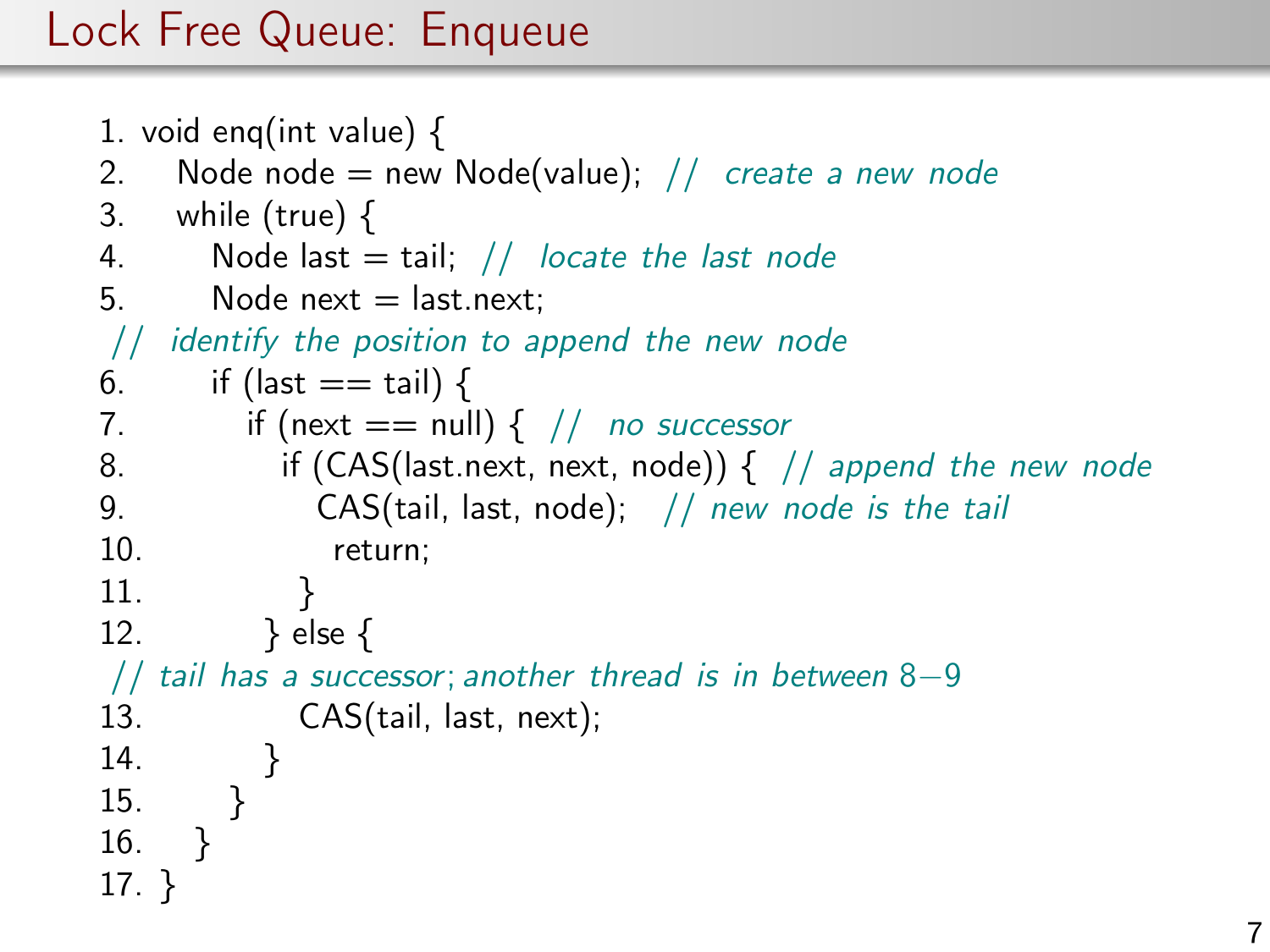```
1. void enq(int value) {
2. Node node = new Node(value); // create a new node
3. while (true) {
4. Node last = tail; // locate the last node
5. Node next = last.next:
// identify the position to append the new node
6. if (last == tail) {
7. if (next == null) { // no successor
8. if (CAS(last.next, next, node)) \frac{1}{2} // append the new node
9. CAS(tail, last, node); // new node is the tail
10. return;
11. }
12. \} else \{// tail has a successor; another thread is in between 8−9
13. CAS(tail, last, next); \frac{1}{s} set tail to correct node
14. }
15. }
16. }
17. }
```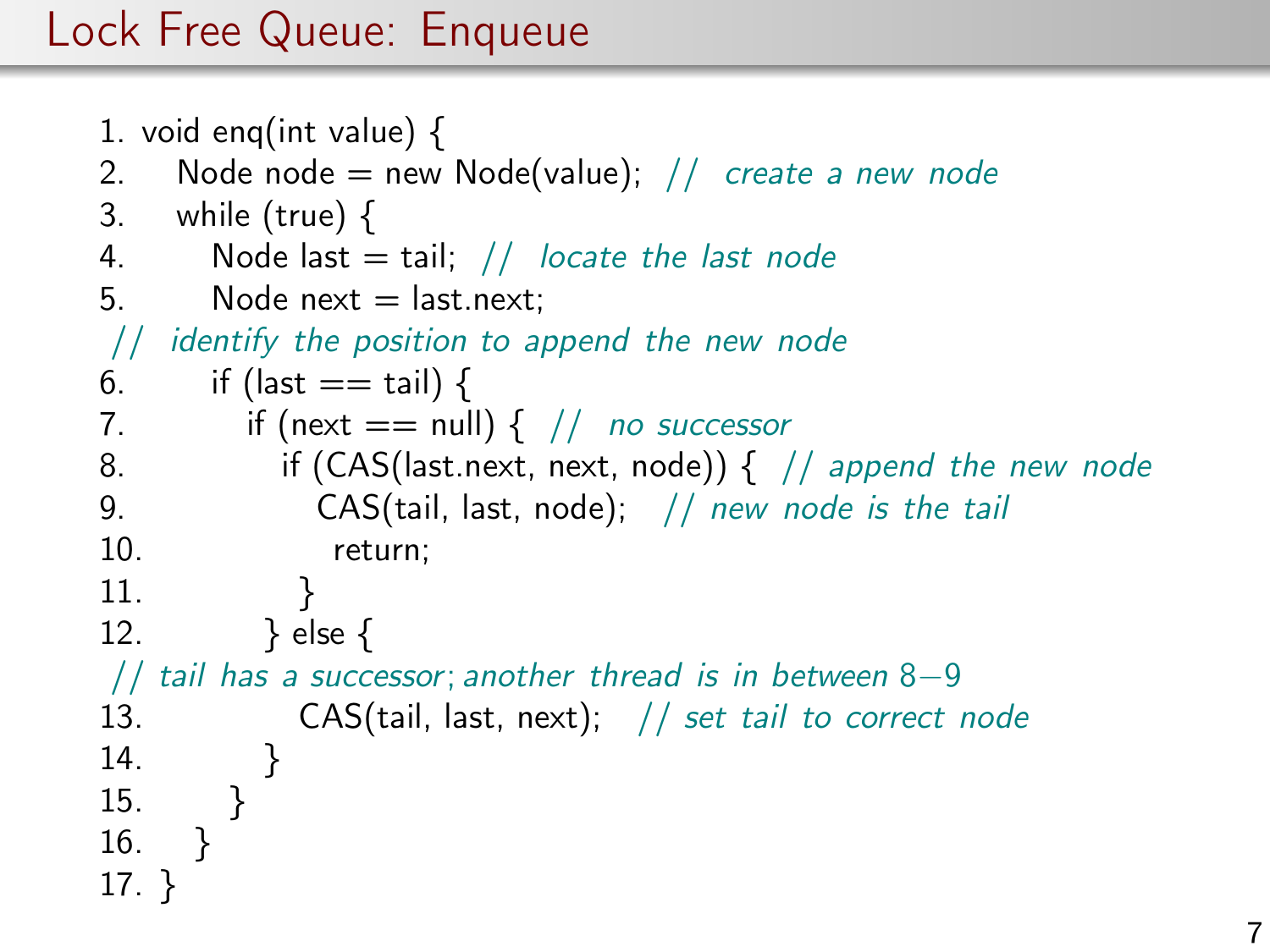```
int deq() \{while (true) {
     Node first = head;
     Node last = tail:
     Node next = first.next:
     if (first == head) {
       if (first == last) {
         if (next == null) {
            return EMPTY;
         }
         CAS(tail, last, next);
       } else {
         int value = next.value;if (CAS(head, first, next))
            return value;
       }
     }
  }
}
```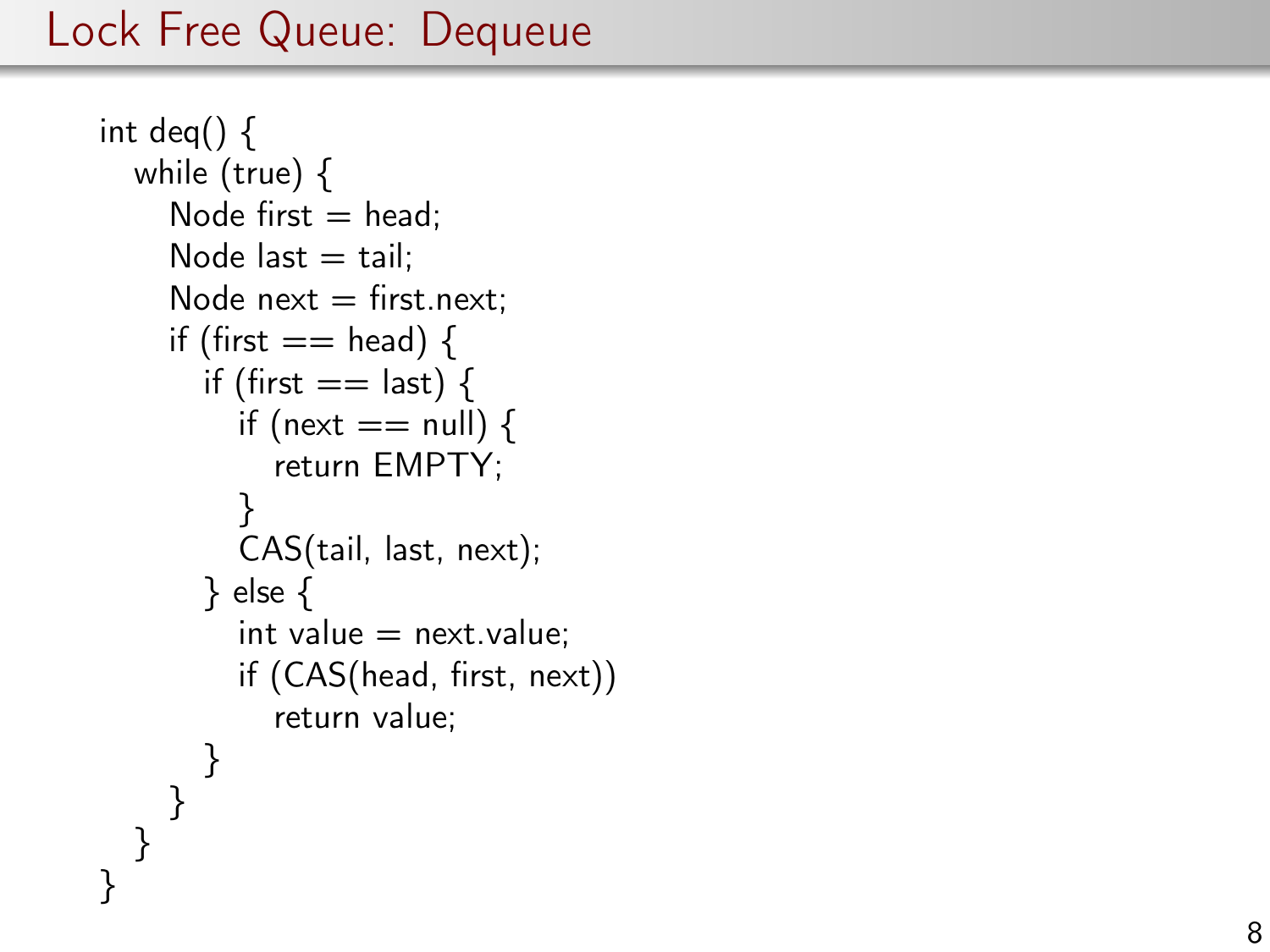```
int deq() \{while (true) {
     Node first = head;
     Node last = tail:
     Node next = first.next:
     if (first == head) {
       if (first == last) {
         if (next == null) {
            return EMPTY;
         }
         CAS(tail, last, next); // update the tail} else {
         int value = next.value:
         if (CAS(head, first, next))
            return value;
       }
     }
  }
}
```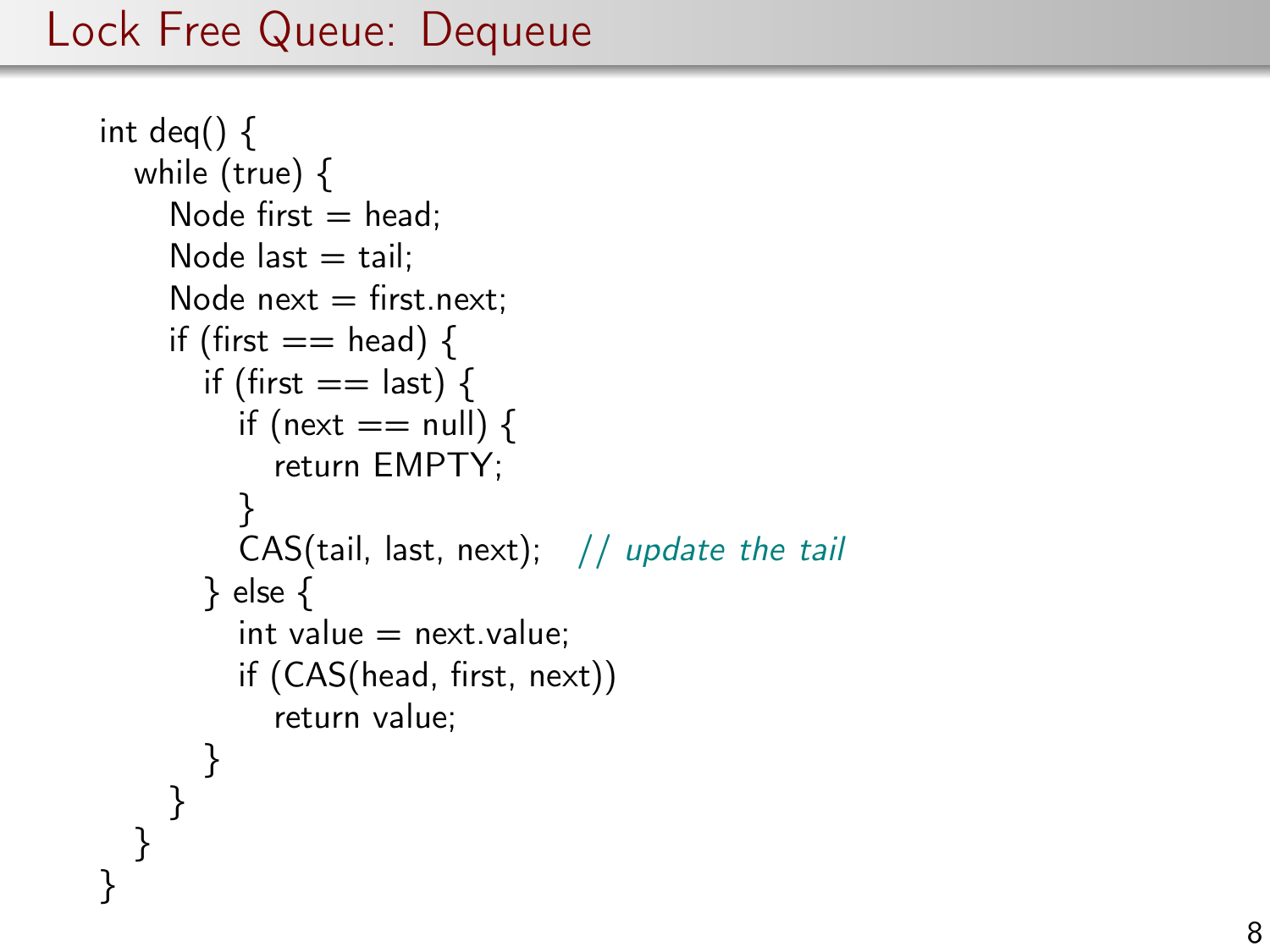```
int deq() \{while (true) {
    Node first = head:
    Node last = tail:
    Node next = first.next:
    if (first == head) {
       if (first == last) {
         if (next == null) {
            return EMPTY;
         }
         CAS(tail, last, next); // update the tail} else {
         int value = next. value:
         if (CAS(head, first, next)) // move head
            return value;
       }
     }
  }
}
```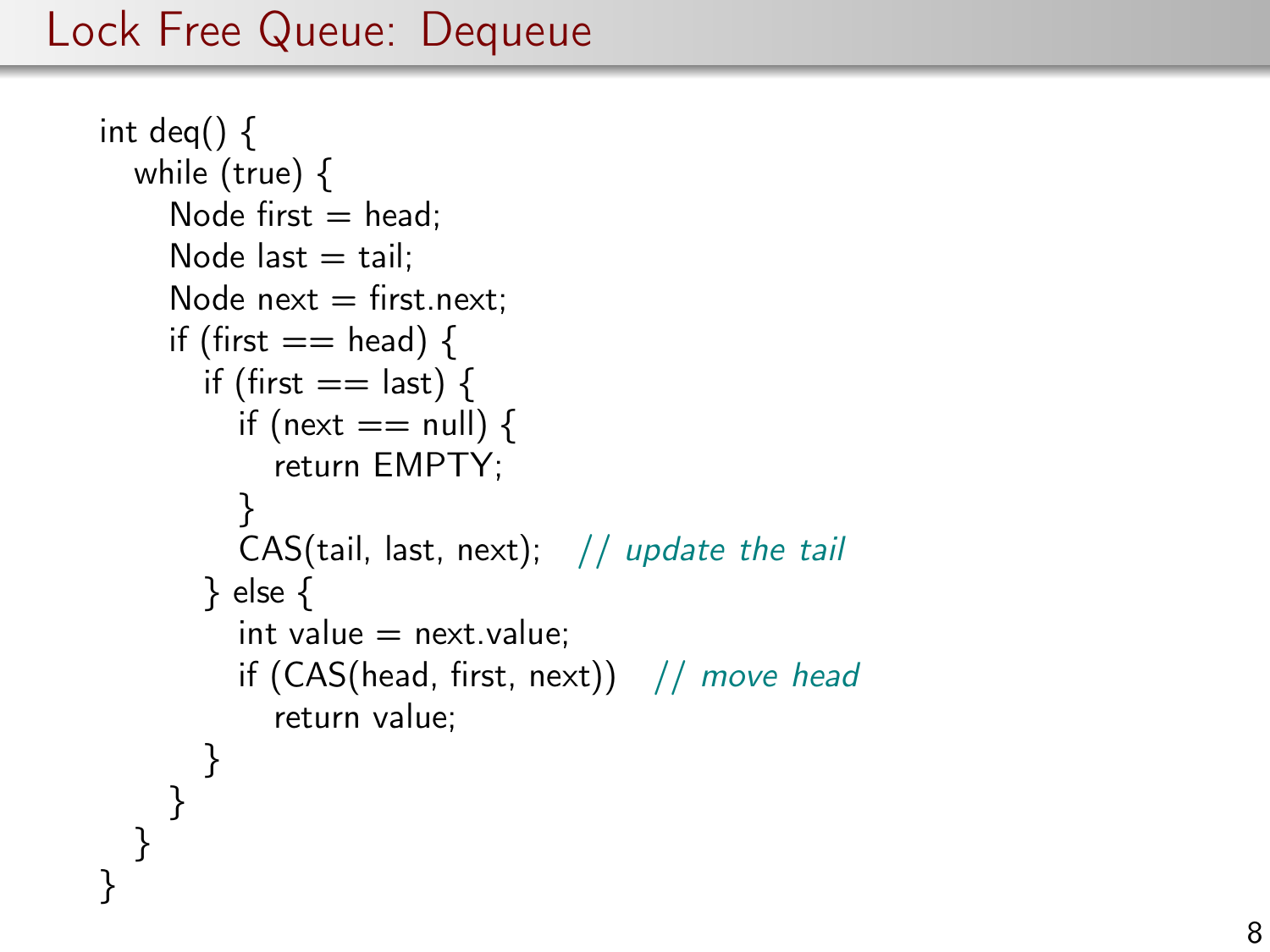### ABA Problem

Thread T1 reads value A from shared memory, Thread T1 is preempted, allowing process T2 to run Thread T2 modifies the shared memory value A to value B to value A

Thread T1 begins starts, observes that the shared memory value is unchanged and continues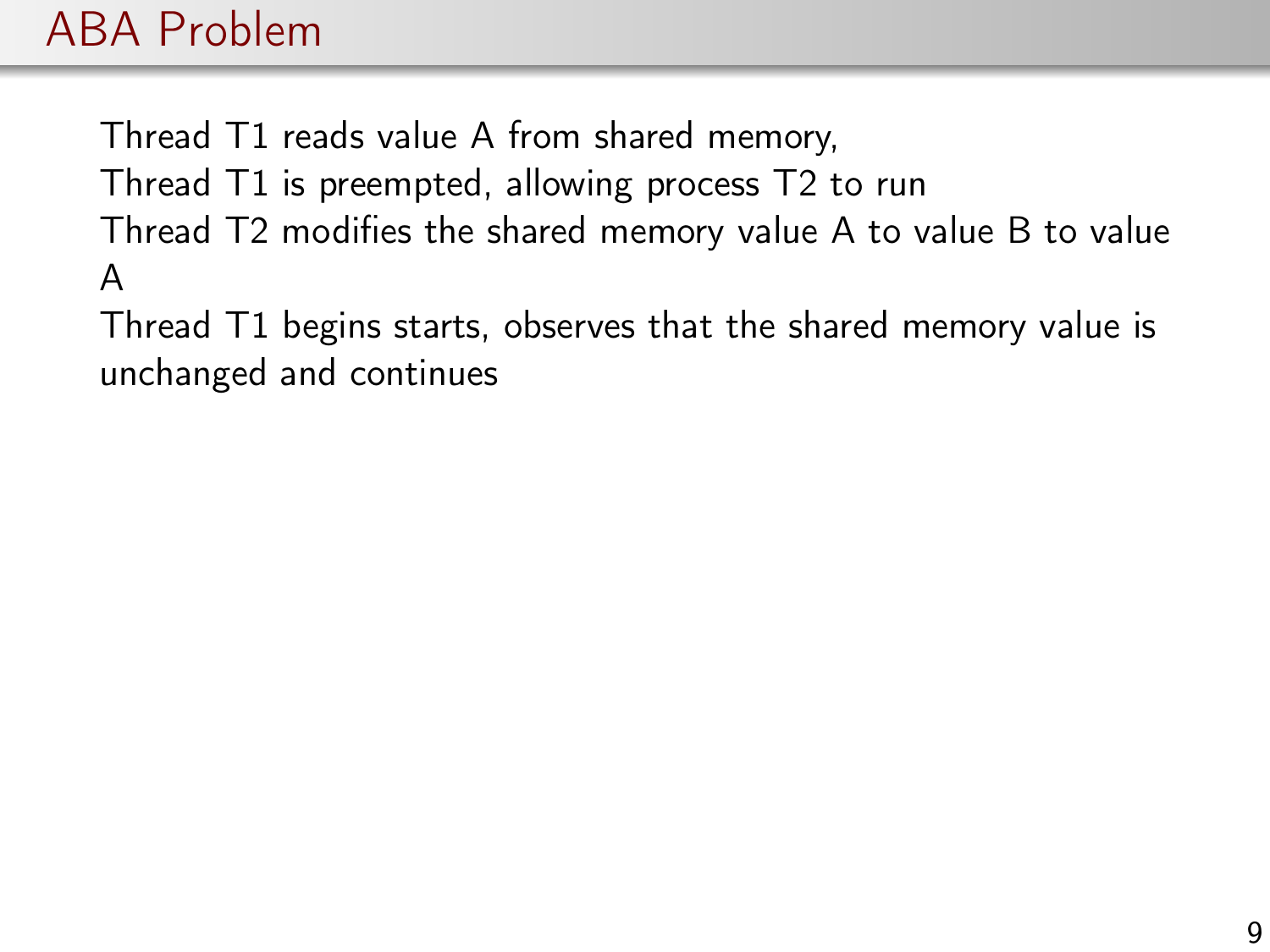#### Example: ABA Problem

Queue: Head  $\rightarrow$  a  $\Rightarrow$  b  $\Rightarrow$  c  $\leftarrow$  tail Step  $(1)$ : T1.deq $()$ : first = a, next = b Step(2): T2 removes a and b from the queue

Queue: Head  $\rightarrow$  c  $\leftarrow$  tail T1.deq(): first  $=$  a, next  $=$  b

Step(3): Node a is enqueued back to the queue

Queue: Head  $\rightarrow$  a  $\Rightarrow$  c  $\leftarrow$  tail T1.deq(): first  $=$  a, next  $=$  b

Step(4) T1 perform CAS successfully

Head is now pointing to b which is not in queue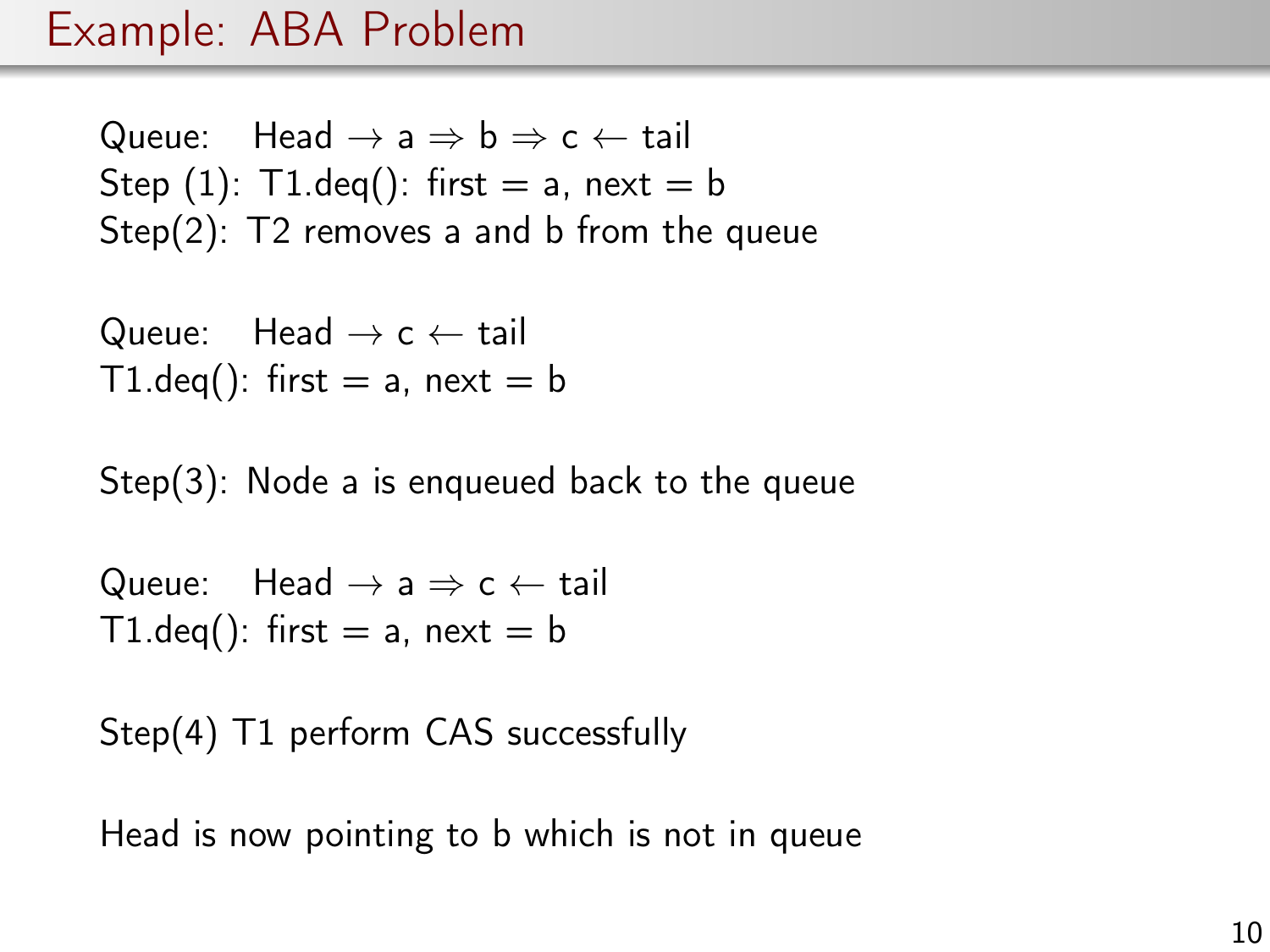Tag/mark the memory accesses

AtomicStampedReference in Java

Hardware: Load-Linked/Store-Conditional (LL/SC)

 $\mathbb{P}:\mathsf{LL}(x, v);$  cmp; ne  $\mathbb{Q};$  SC(x, nw v); teq  $\mathbb{P};$   $\mathbb{Q}$ :

SC is performed if  $x$  is not accessed after LL.

LL/SC instructions are available in various architectures e.g. ARM, Power

CMPXCHG in x86 does not suffice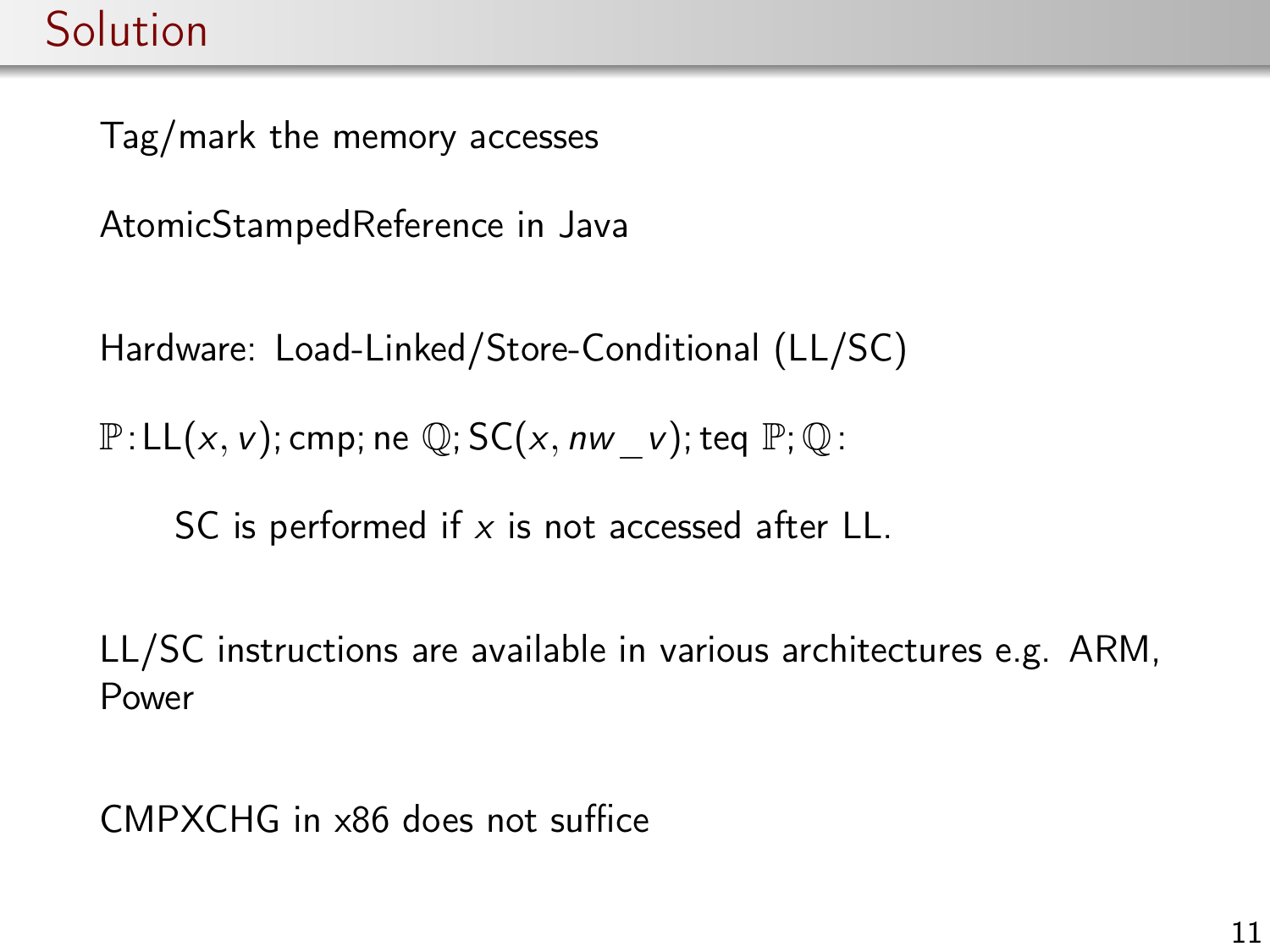Safety property:

(1) Map the concurrent executions to sequential executions

(2) Reason about these sequential execution executions

Prove that the object satisfies a given sequential specification

- ${q}$ enq(x) ${q.x}$
- ${a.q}deq({)}{q}$
- $\{ \epsilon \}$ deq(){EMPTY}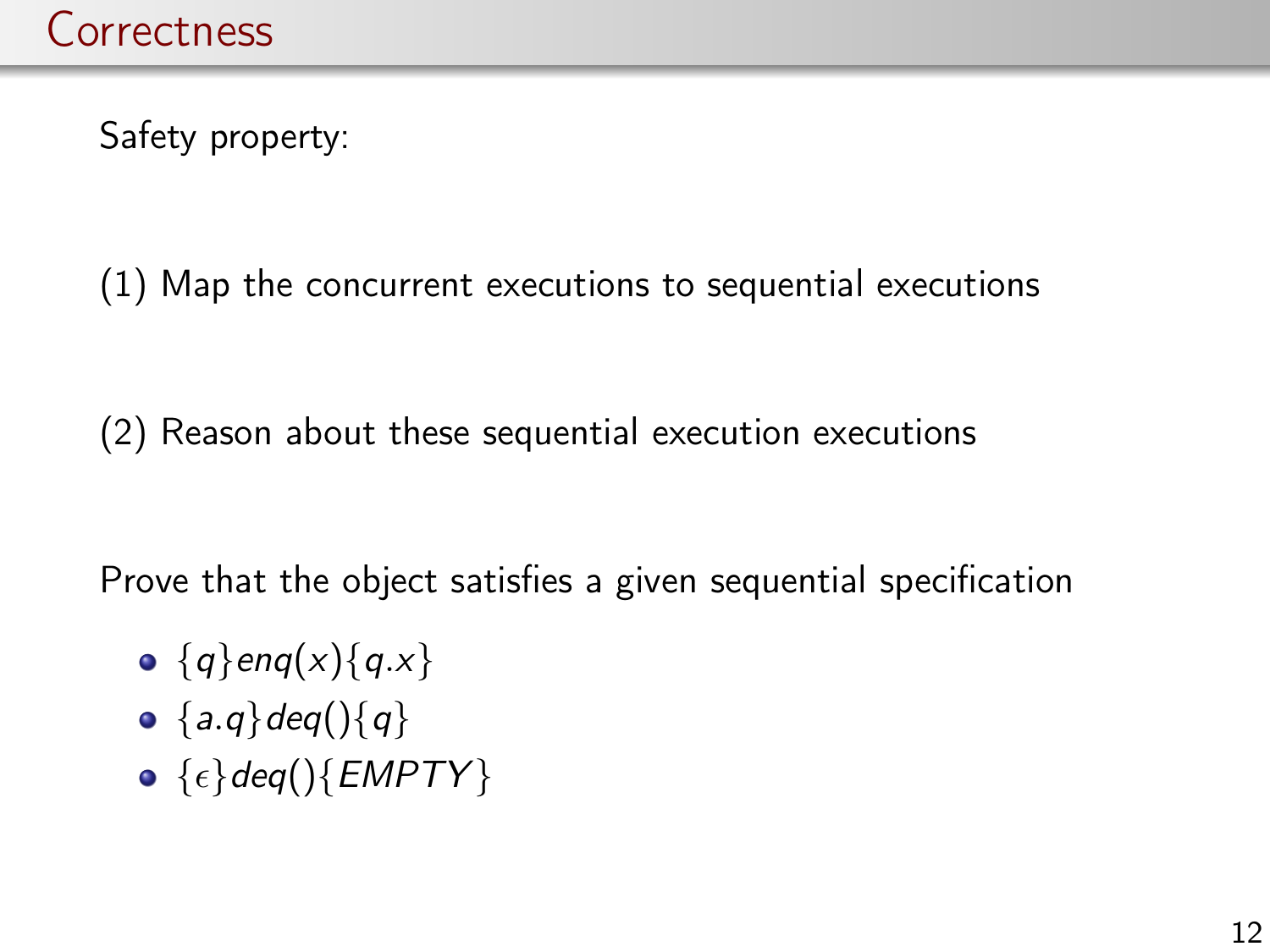Sequential consistent Execution:



Interleaving executions:

 $q$ .eng(x).g.eng(y).g.deg(x).g.deg(y)  $q.$ enq(y).q.enq(x).q.deq(y).q.deq(x)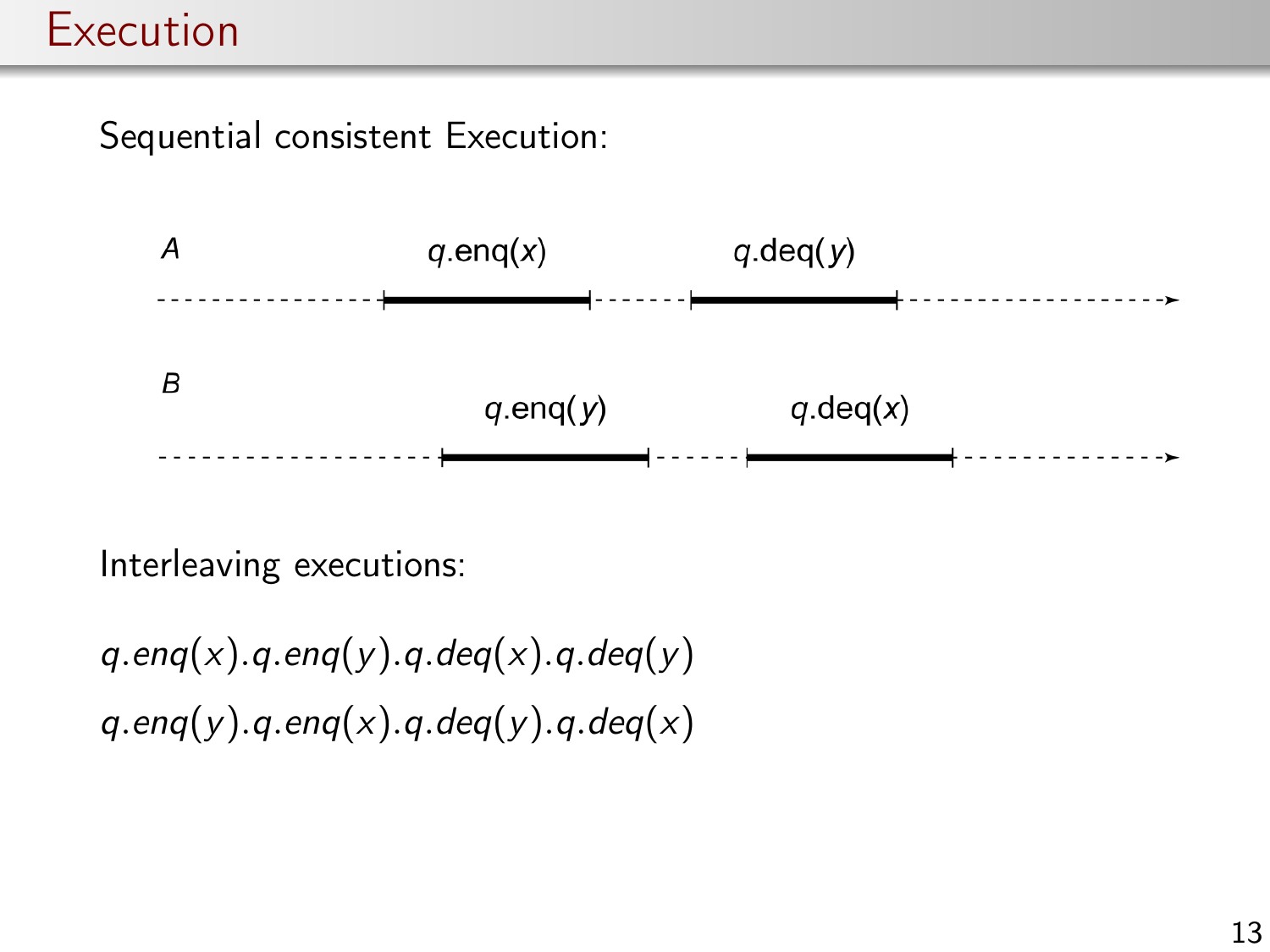Sequential consistent execution but does not follow time-order

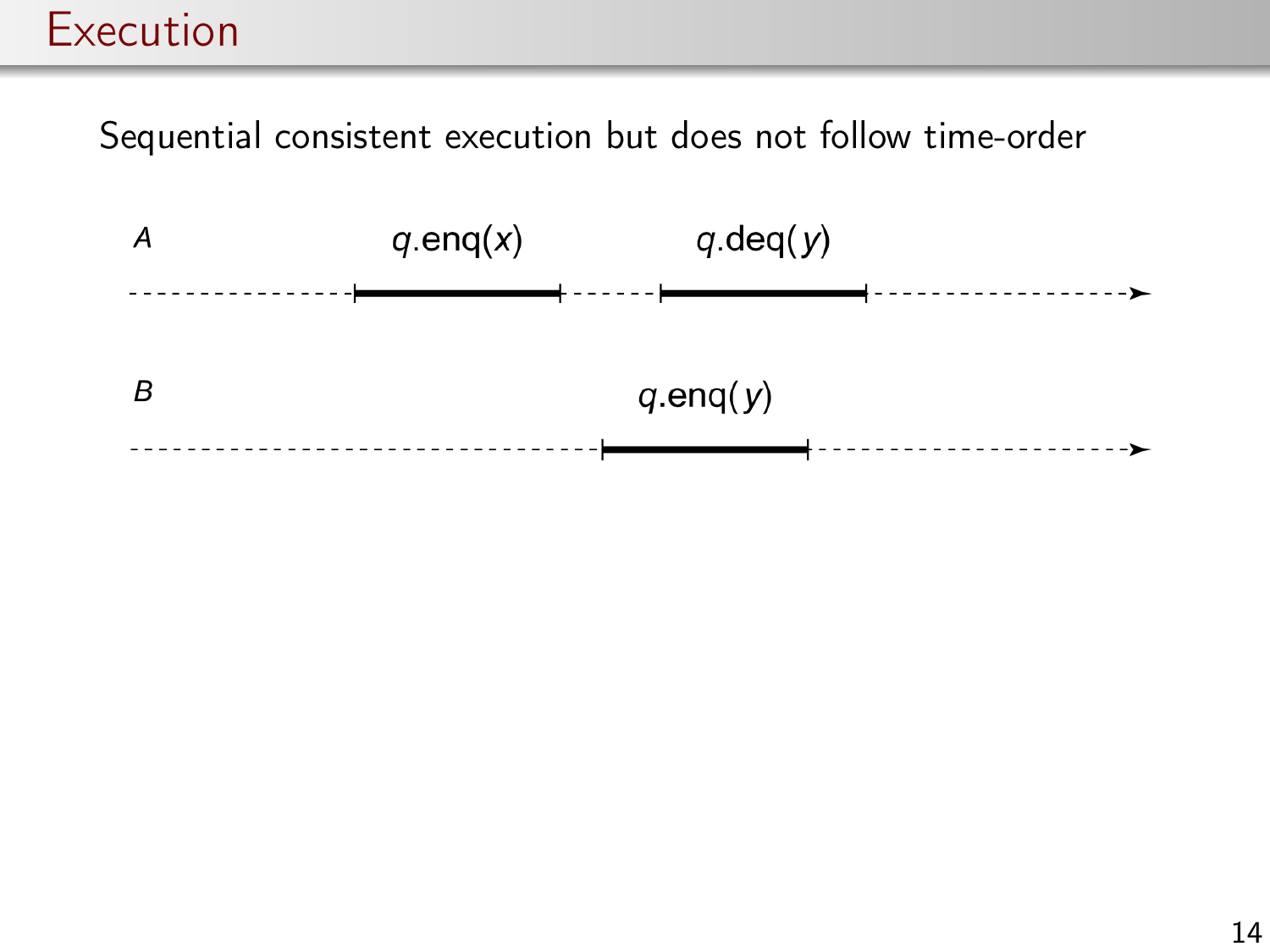Drawback of sequential consistent execution: not compositional



 $p.$ enq $(y) \rightarrow p.$ enq $(x)$  $q$ .eng $(x) \rightarrow q$ .eng $(y)$  $p.$ enq $(x) \rightarrow p.$ enq $(x)$  $q$ .eng $(y) \rightarrow p$ .eng $(y)$ 

We need stronger executions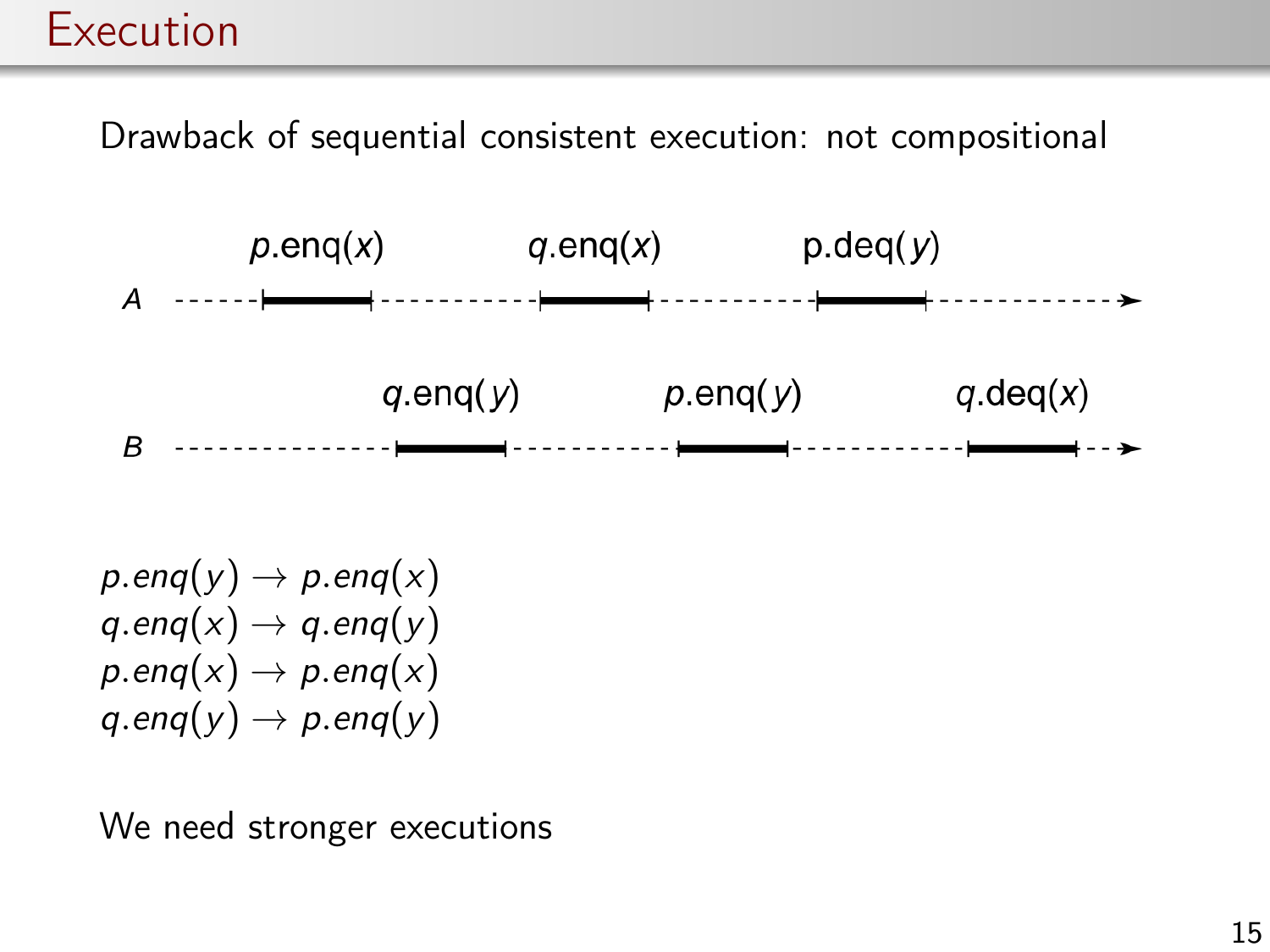Method call  $=$  (invoke, response)

Linearizability: each method call should take effect instantaneously at some point during (invoke, response)

• linearizable point

Linearizability is compositional

We derive sequential execution and check if it satisfy sequential specification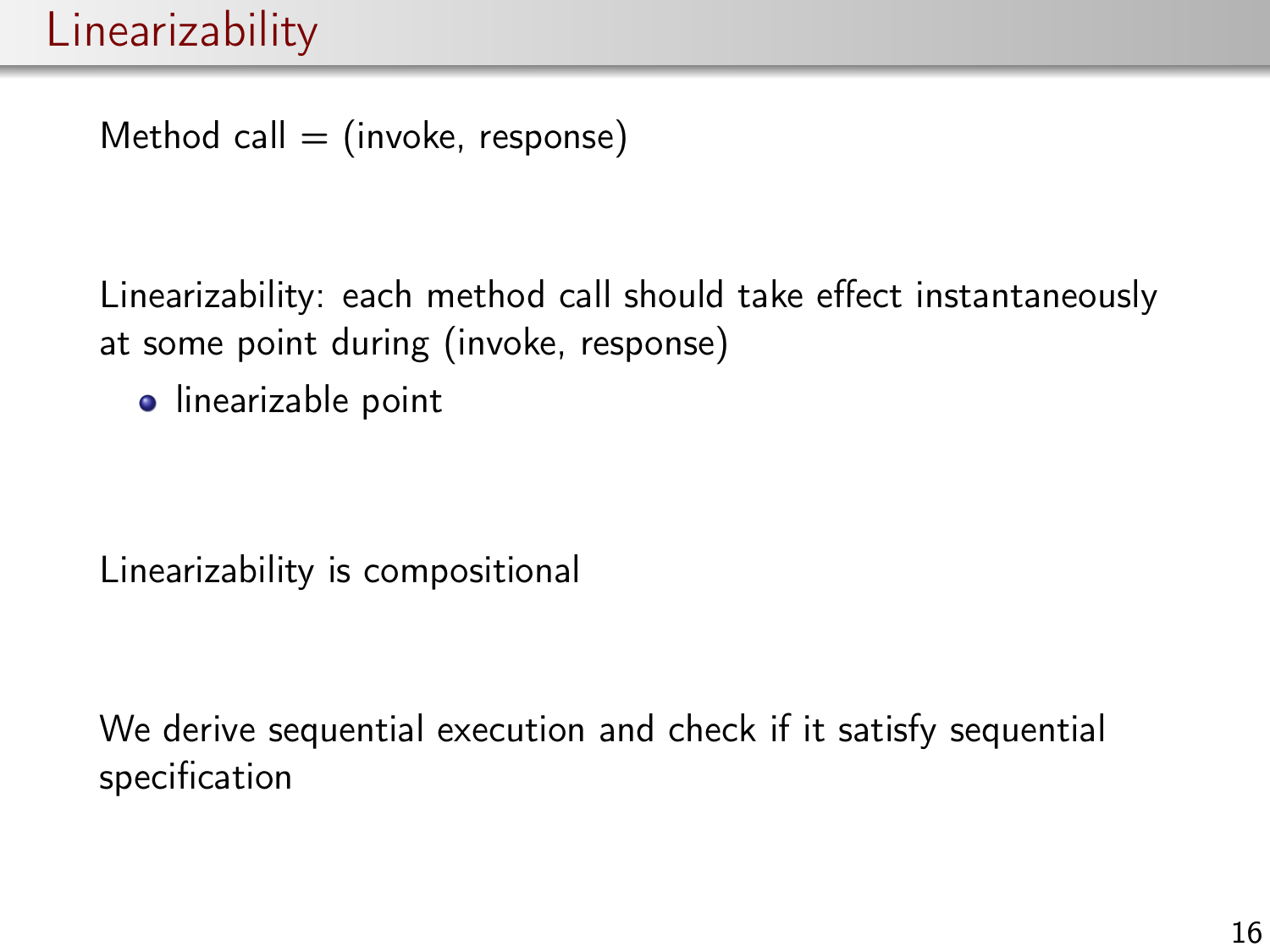Liveness properties:

Wait-freedom: Every call finishes its execution in a finite number of steps

- Non-blocking property
- An arbitrary delay in one thread cannot prevent other threads to make progress

Lock-freedom: Some (rather than all threads) thread makes progress

wait-free  $\implies$  lock-free

Obstruction-freedom: a thread makes progress if no other thread interferes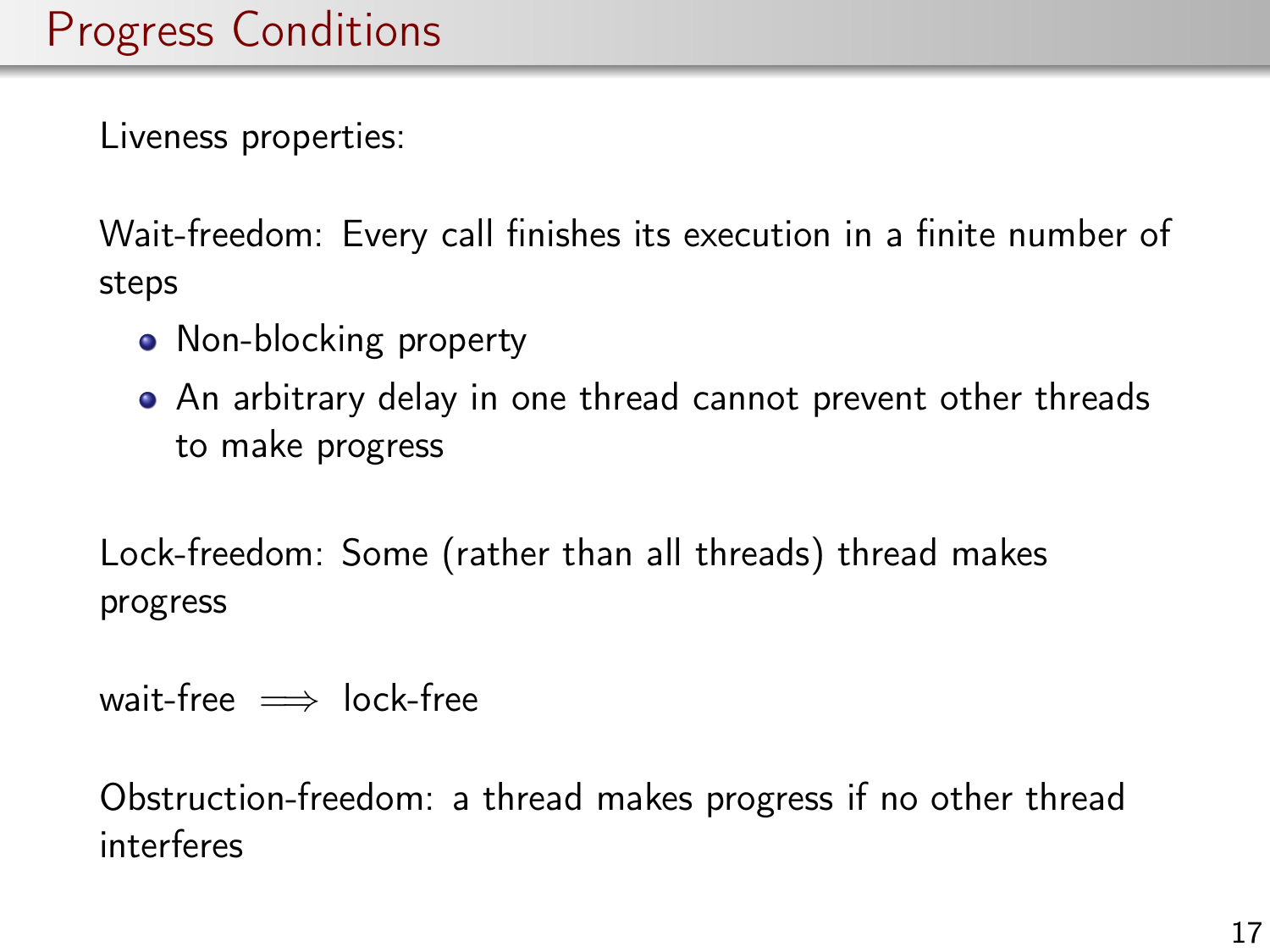## Progress Conditions



Progress properties of the concurrent queue?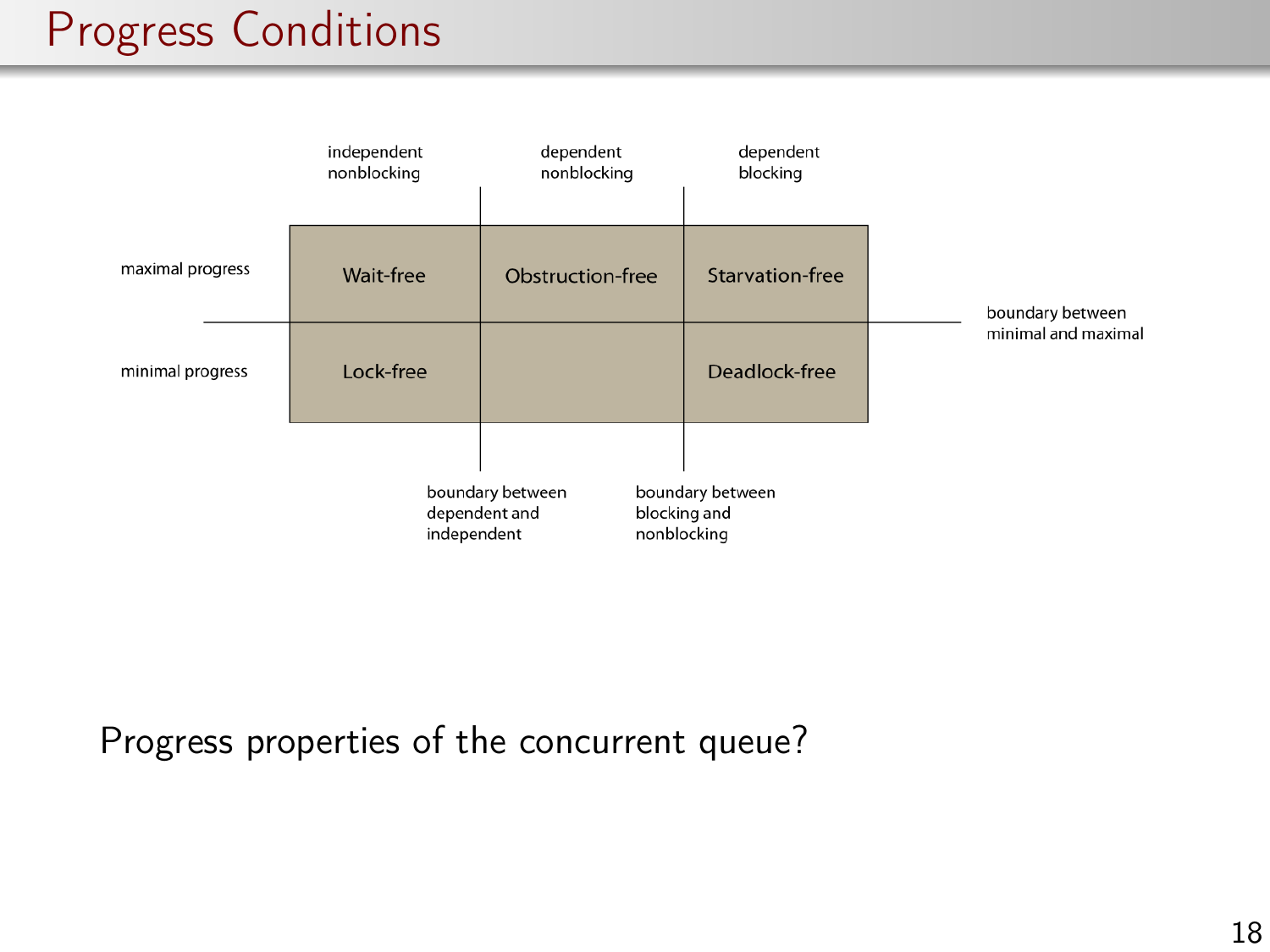#### Stack

#### Push():

- **1** Create a new node
- 2 Set its next pointer to the current head node.
- **3** Set the head node to point to it.

 $nw = new Node(...);$  $nw.next = head$ :  $head = nw$ :

#### Pop():

- **1** Read the current value of head
- **2** Read *head next*
- **3** Set head to head next
- **4** Return the data from the retrieved node
- **6** Delete the retrieved node

 $top = head;$  $n = head.next$ head  $= n$ ; return top.data; delete(top);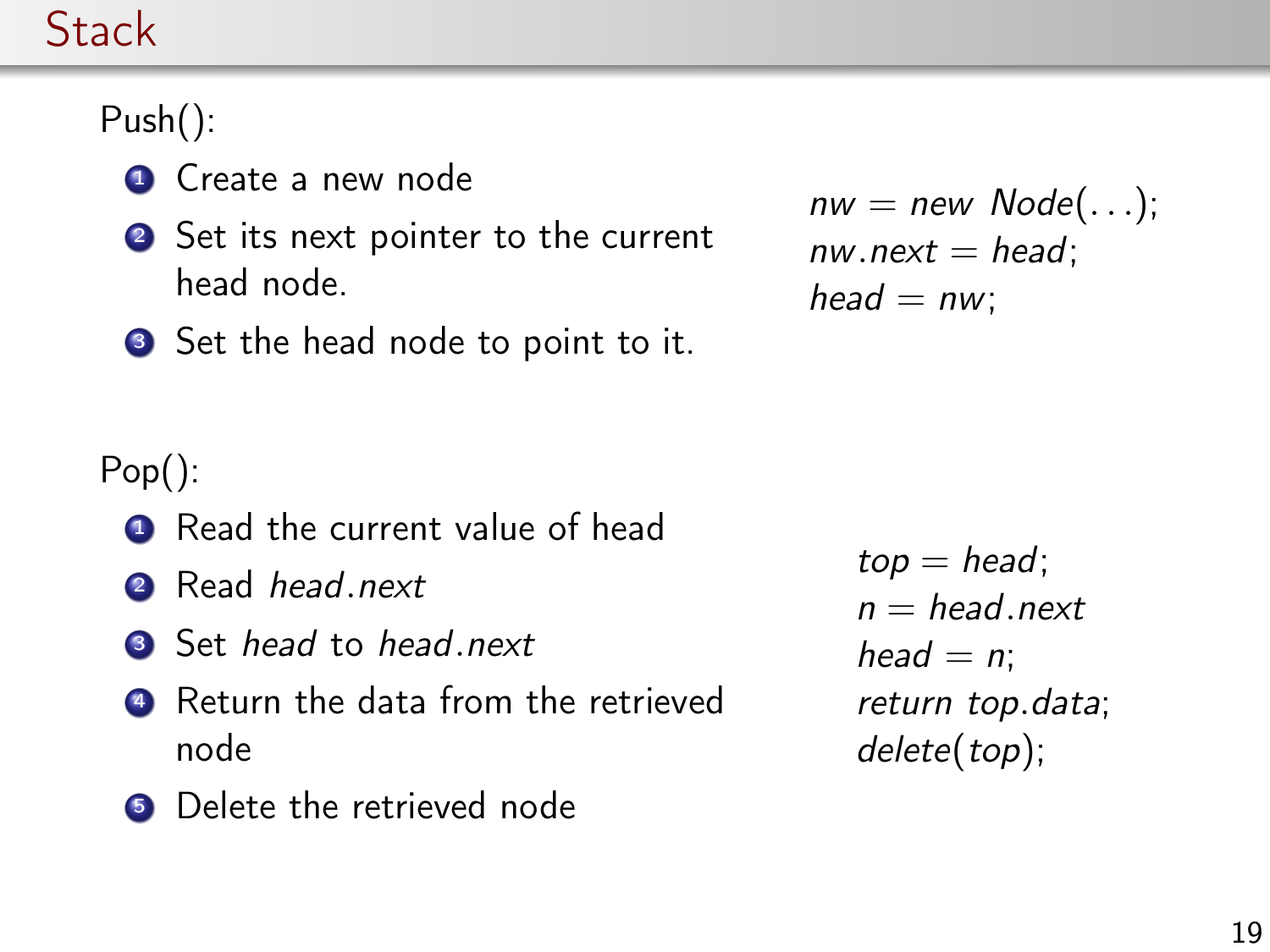# Stack: Concurrent push()

- **4** Create a new node
- **■** Set its next pointer to the current head node.
- **3** Set the head node to point to it.

Sequential Version:

 $nw = new Node(...);$  $nw.next = head$ :  $head = nw$ :

Concurrent Version:

 $nw = new Node(...);$  $nw.next = head;$ while( $\neg$ CAS(head, nw.next, nw)) ;

 $nw = new Node(...);$  $nw.next = head;$ while( $\neg$ CAS(head, nw.next, nw)) ;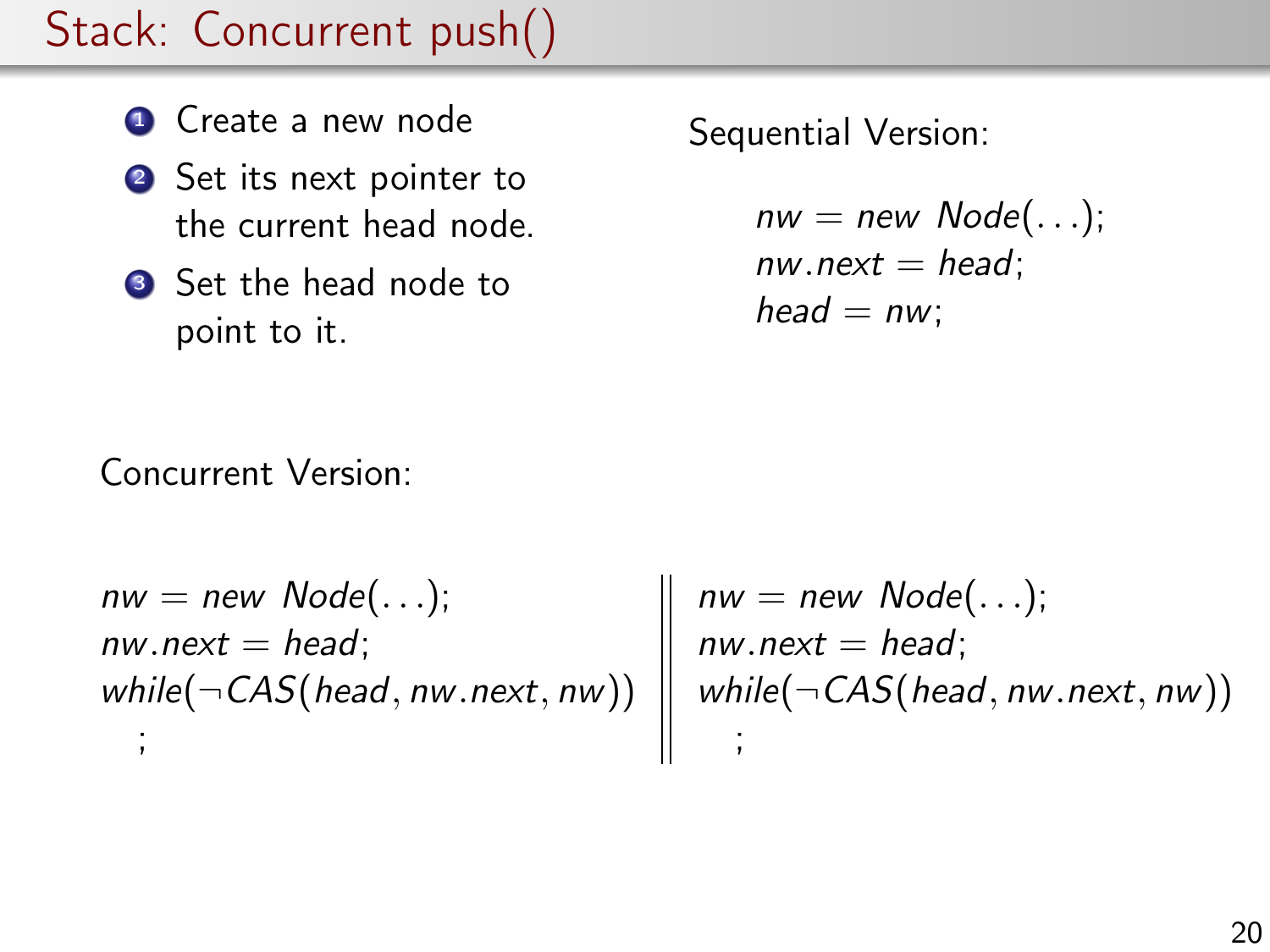# Stack: Concurrent push()

- **4** Create a new node
- **2** Set its next pointer to the current head node.
- **3** Set the head node to point to it.

#### Concurrent Version:

```
nw = new Node(...);nw.next = head;while(\neg \textit{CAS}(\textit{head}, \textit{nw}.\textit{next}, \textit{nw}));
```
Multiple push() operations:

- Is it possible to insert multiple elements in the same stack slot?
- Any possibility of deadlock?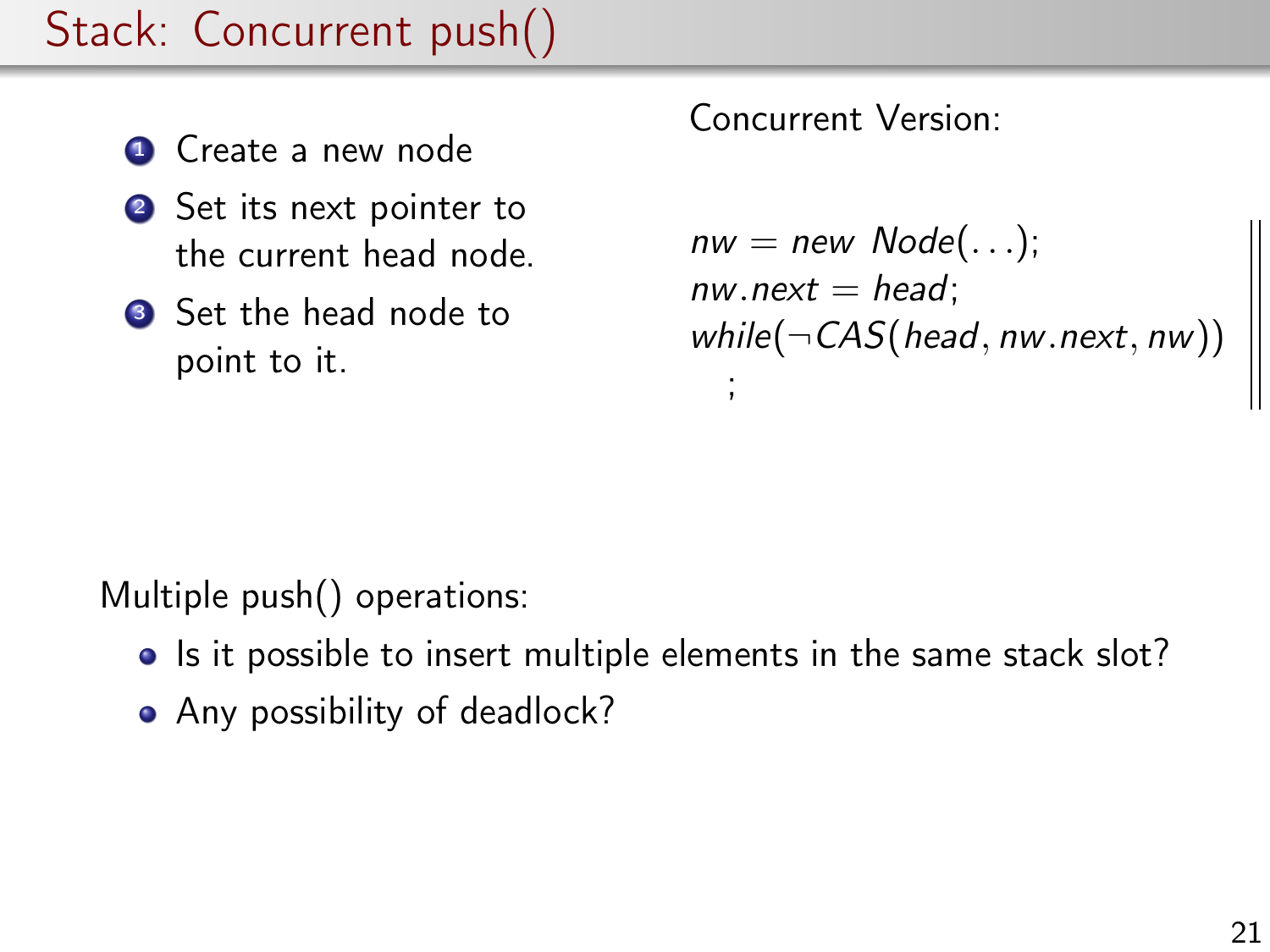- **1** Read the current value of head
- 2 Read head.next
- **3** Set head to head.next
- <sup>4</sup> Return the data from the retrieved node
- **6** Delete the retrieved node

Concerns for concurrent Pop():

Execution. T1: 1, T2: 1, T1: 2-5, T2: 2-5

Error: T2 accesses dangling pointer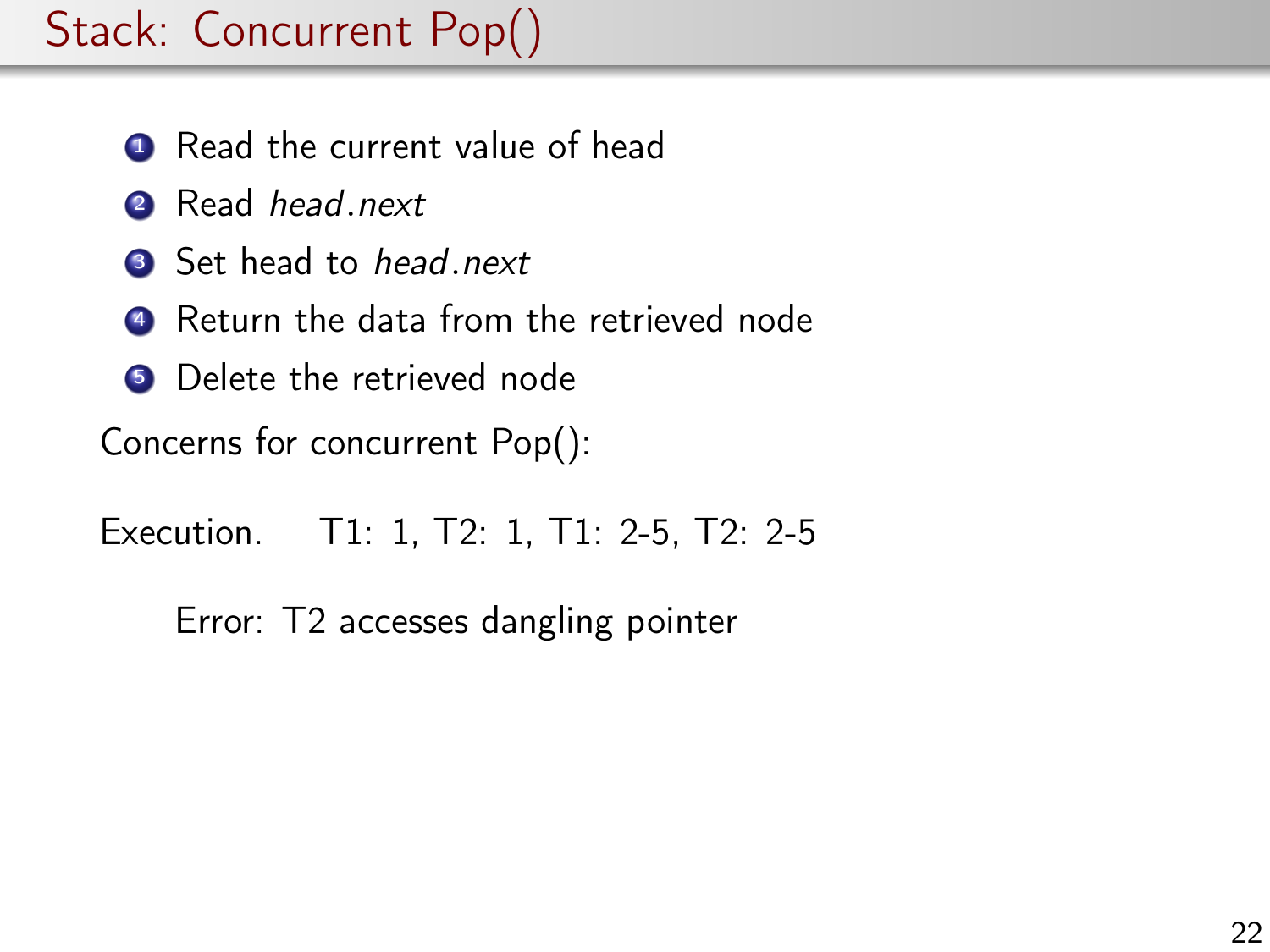- **1** Read the current value of head
- 2 Read head.next
- **3** Set head to head.next
- <sup>4</sup> Return the data from the retrieved node
- **6** Delete the retrieved node

Concerns for concurrent Pop():

Execution. T1: 1, T2: 1, T1: 2-5, T2: 2-5

Error: T2 accesses dangling pointer

Solution (for now): No step 5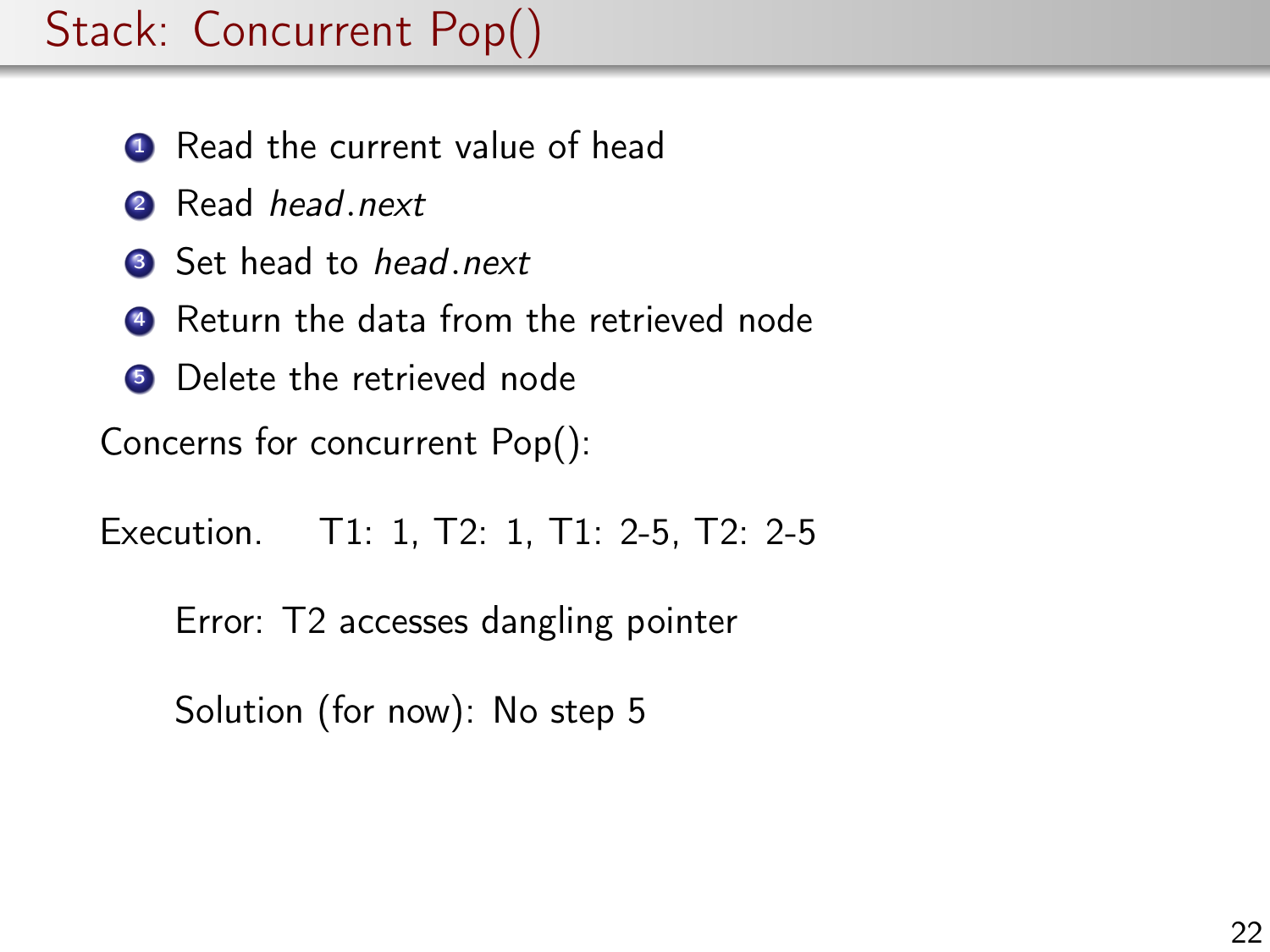- **1** Read the current value of head
- **2** Read *head* next
- **3** Set head to head.next
- <sup>4</sup> Return the data from the retrieved node
- **6** Delete the retrieved node

Concerns for concurrent Pop():

Execution. T1: 1, T2: 1, T1: 2-5, T2: 2-5

Error: T2 accesses dangling pointer

Solution (for now): No step 5

New problem: T1 & T2 returns same value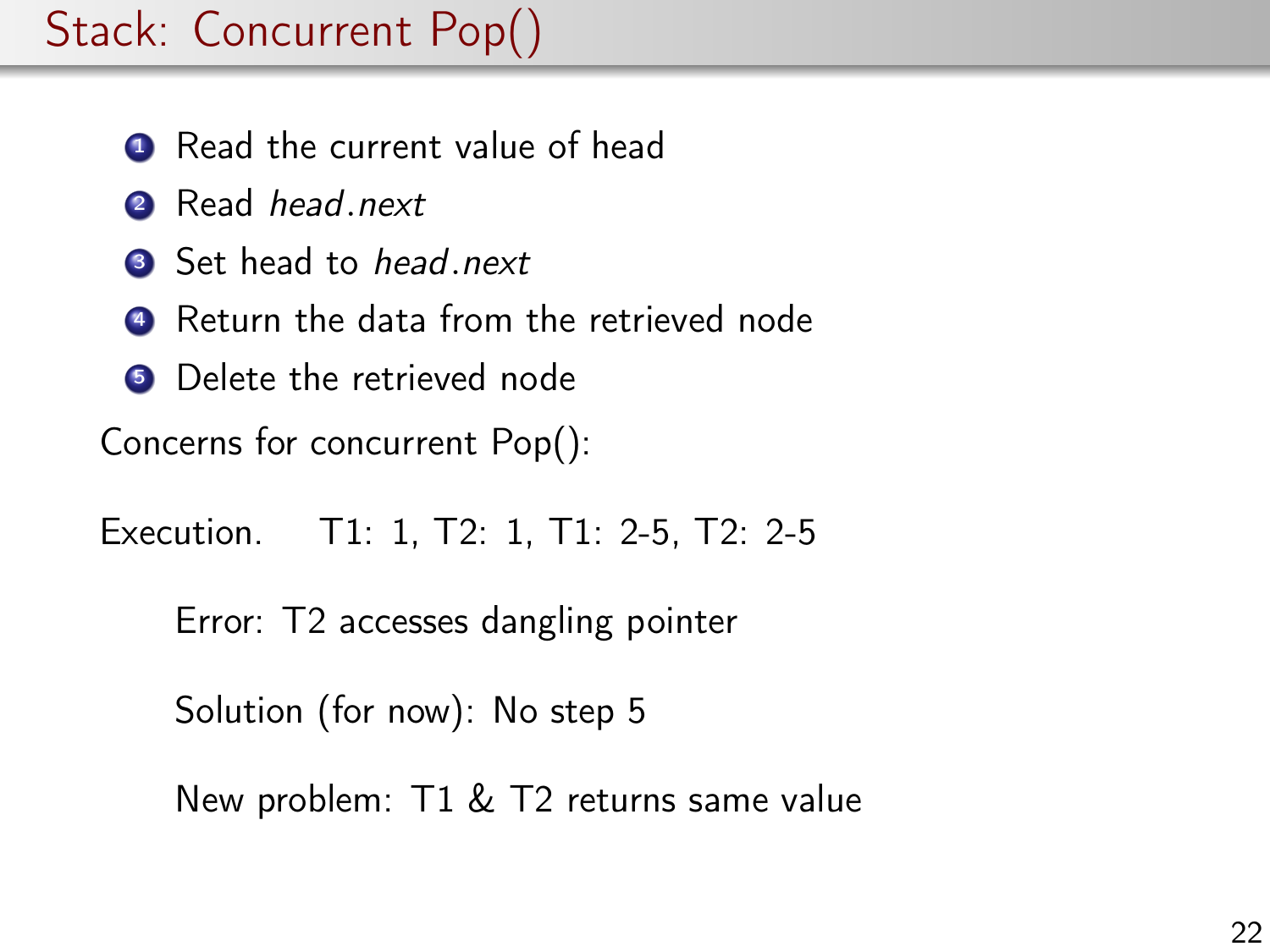- **1** Read the current value of head
- **2** Read *head* next
- **3** Set head to head.next
- <sup>4</sup> Return the data from the retrieved node
- **6** Delete the retrieved node

Concerns for concurrent Pop():

Execution. T1: 1, T2: 1, T1: 2-5, T2: 2-5

Error: T2 accesses dangling pointer

Solution (for now): No step 5

New problem: T1 & T2 returns same value

Solution: use CAS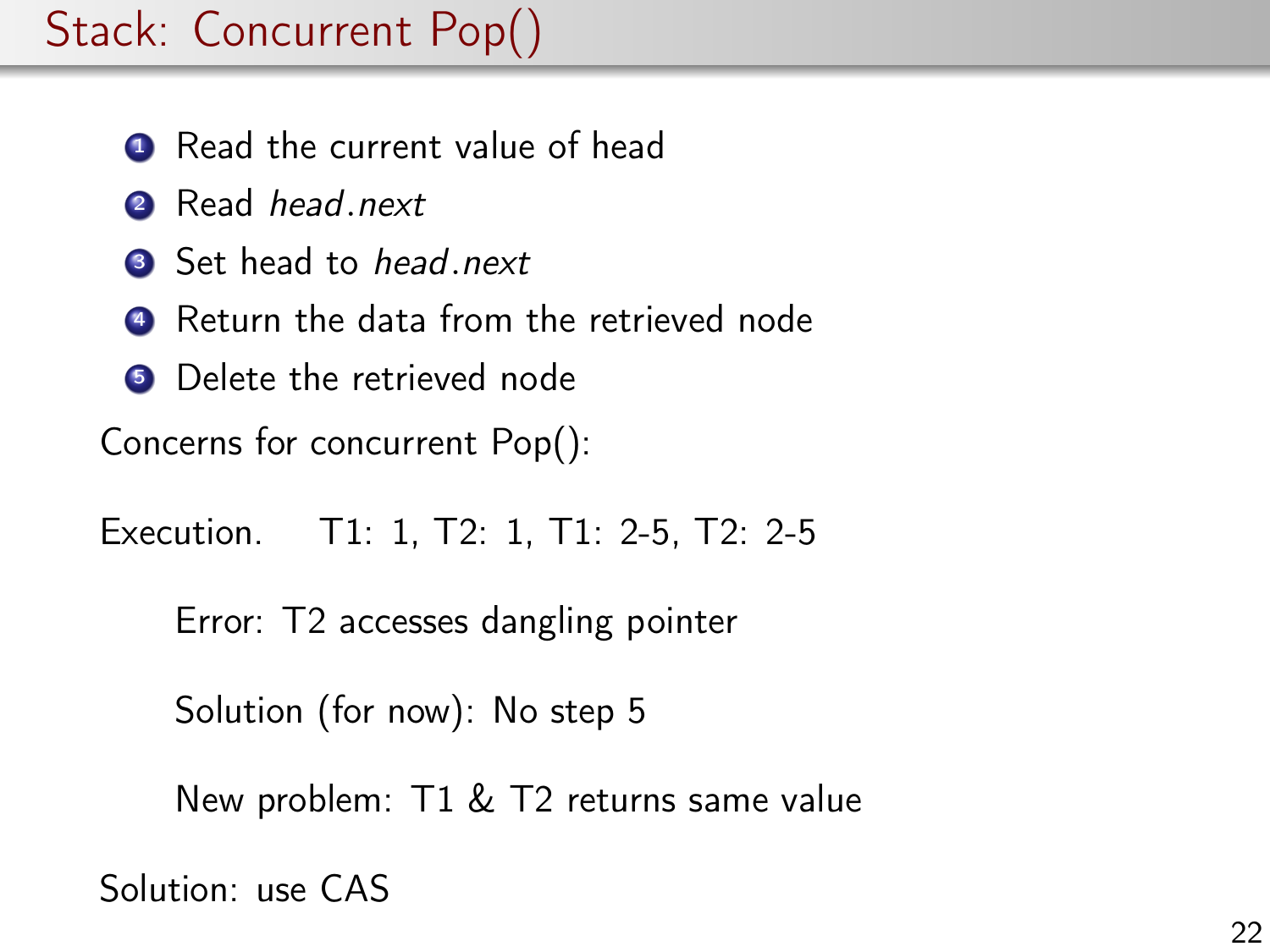Pop():

- **1** Read the current value of head
- **2** Read *head next*
- **3** Set head to head next
- **4** Return the data from the retrieved node
- **6** Delete the retrieved node

 $top = head;$ while( $\neg$ CAS(head, top, top.next)) ; return top.data;

If CAS succeeds then (4) Return the data from the retrieved node

Failed CAS: some other thread has performed Push()/Pop()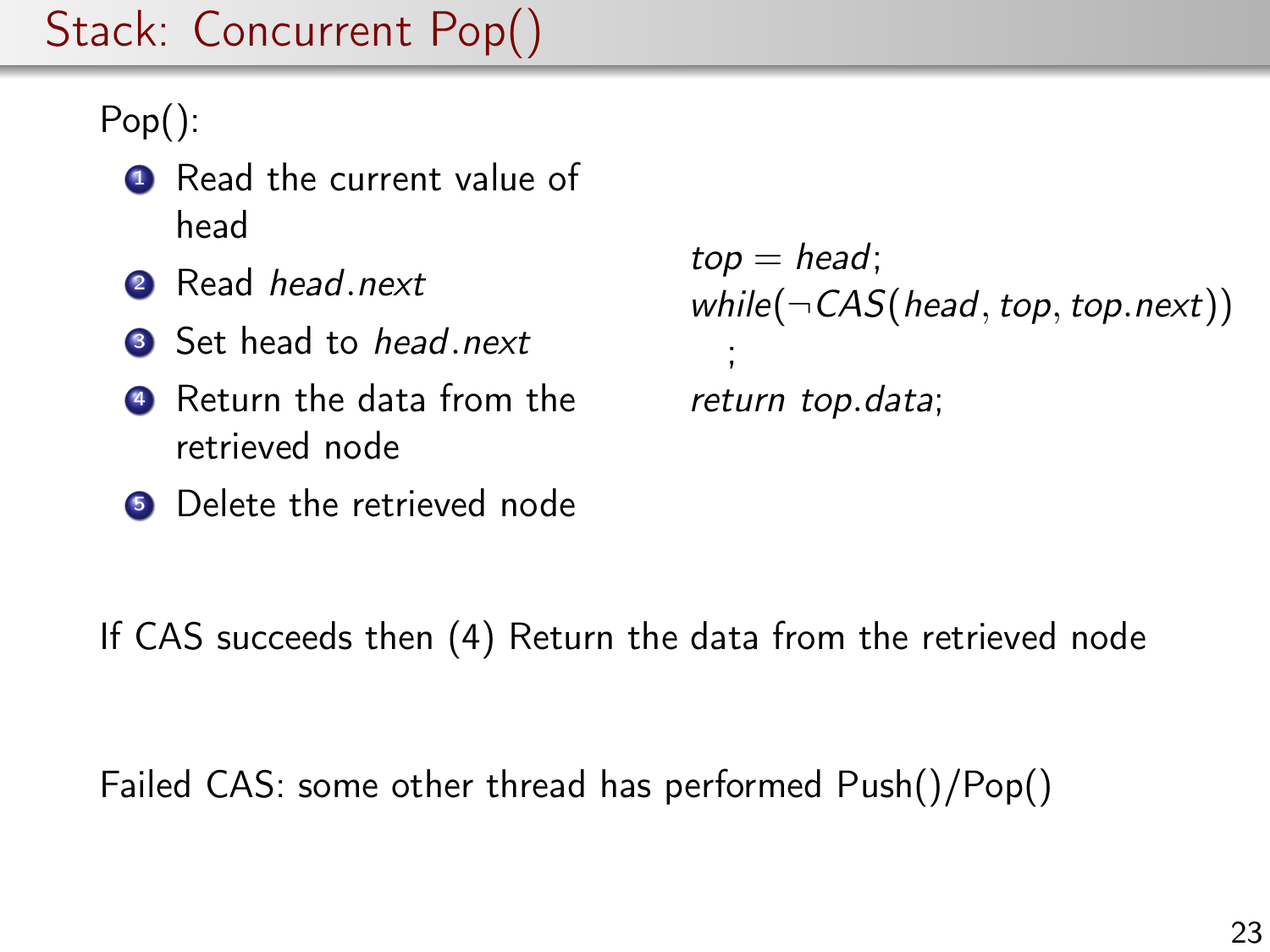Pop():

- **1** Read the current value of head
- **2** Read *head next*
- **3** Set head to head next
- **4** Return the data from the retrieved node
- **6** Delete the retrieved node

 $top = head;$ while( $\neg$ CAS(head, top, top.next)) ; return top.data;

Problems:

- **1** Does not work for empty queue
- 2 Step 5 is required to delete the popped node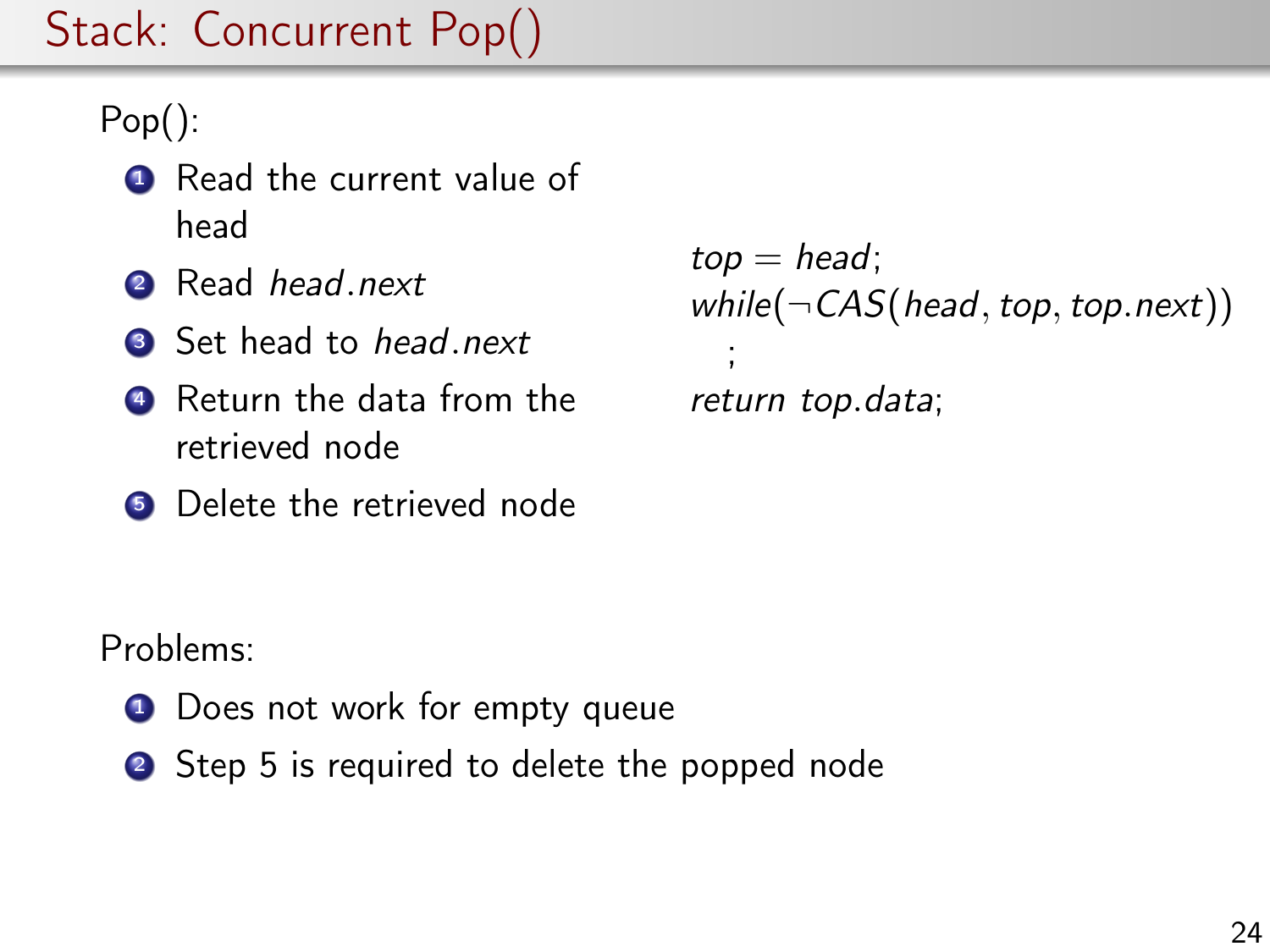Solution for the empty queue

```
top = head;while(top && \negCAS(head, top, top.next))
  ;
return top.data;
```